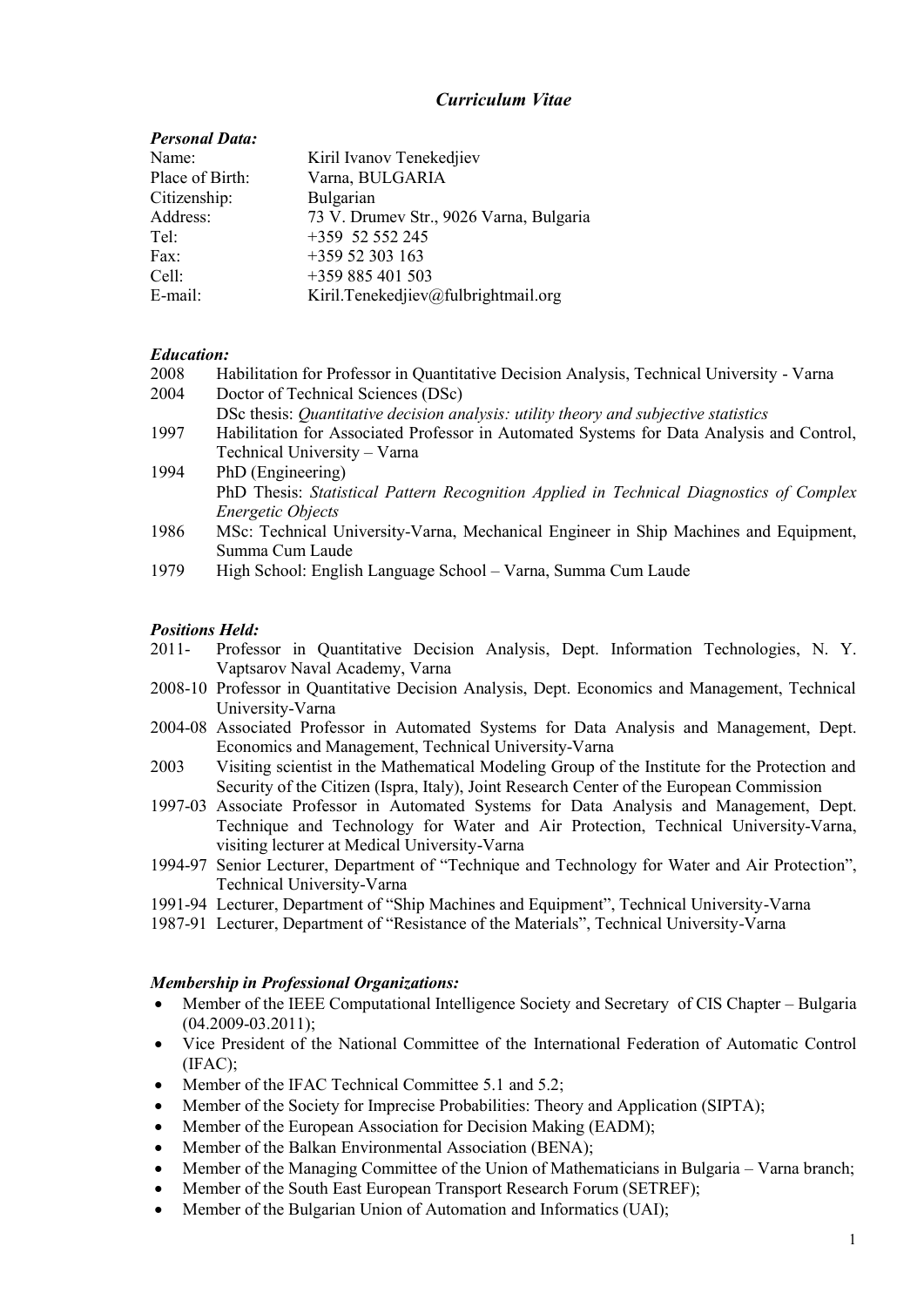- Member of the Union of the Mathematicians in Bulgaria;
- Member of the Bulgarian Association of Pattern Recognition (BAPR);
- Member of the Bulgarian Society of Cardiology (BSC);
- Member of the Federation of Scientific Technical Unions;
- Member of the Union of Scientists in Bulgaria (Varna section), and chair of "Marine Sciences" Chapter.

# *Public Activity:*

- Member of TFEU Program Committee "Smart, Green and Integrated Transport", Framework Program "Horizon 2020", representative for Bulgaria, 2013-2020
- Member of the International Program Committee of the International Conference "Automatics and Informatics'2013", 3-7 October 2013, Sofia, Bulgaria;
- Member of the International Program Committee of the International Conference "Automatics and Informatics'2012", 3-7 October 2012, Sofia, Bulgaria;
- Member of the International Program Committee of the International Conference "Automatics and Informatics'2011", 3-7 October 2011, Sofia, Bulgaria;
- Member of the International Program Committee of the International Conference "Automatics and Informatics'2010", 3-7 October 2010, Sofia, Bulgaria;
- Member of the International Program Committee of the Fifth International IEEE Conference on Intelligent Systems, 7-9 July 2010, London, UK;
- Chairman of the Organizing Committee of the Fourth International IEEE Conference on Intelligent Systems, 6-8 September 2008, Varna, Bulgaria;
- Chairman of the General Committee of the Faculty of Marine Sciences and Ecology of Technical University of Varna;
- Head of the organizing committee of the Summer School of the IEEE Second International Conference on Intelligent Systems'2004, 21-24 June, St. Constantin, Varna, Bulgaria;
- National Contact Point on the action "*Sustainable development: sustainable development, global changes and ecosystems*" in the contact chain in Bulgaria for coordination of the actions on the specific programs of the Sixth and Seventh Framework Program of the European Union.

# *Expert Activity:*

- Expert in the National Agency for Accreditation of University Education, since 2005;
- Risk Analysis and Decision Analysis Expert for "KOSARA NM" Ltd., Varna, Bulgaria, contract period- 01.01.2006-01.01.2011;
- Risk Analysis and Decision Analysis Expert for "Kristall" Ltd., Varna, Bulgaria, contract period- 17.12.2005 – 17.12.2010;
- Risk Analysis and Decision Analysis Expert for "Hrist K & K" Ltd., Varna, Bulgaria, contract period – 03.04.2005-03.04.2010;
- Risk Analysis and Decision Analysis Expert for "Ciconia" Plc., Varna, Bulgaria, contract period- 01.05.2004-01.05.2009.
- Risk Analysis and Decision Analysis Expert for "Voyager" Plc., Dobrich, Bulgaria, contract period- 01.04.2004-01.04.2009;
- Risk Analysis and Decision Analysis Expert for "SERDIKA 90" Plc., Dobrich, Bulgaria, contract period- 01.02.2004-01.02.2009;
- Risk Analysis and Decision Analysis Expert for "Lesport" Ltd., Varna, Bulgaria, contract period- 01.08.2002-01.08.2007;

# *Scholarships and Awards:*

- Certificate for scientific tutoring of a project presented at the Student Session of the  $41<sup>st</sup>$  Spring Conference of the Union of Mathematicians in Bulgaria, 9-12 April 2012, Borovets, Bulgaria
- Certificate for a Training Course for Instructors, and Assessment, Examination and Certification of Seafarers, STCW'78 as amended, Reg. I/6, See. A-1/6, para.3, IMO Model Course 6.09 and 3.12), 25.02.2011–16.03.2011 г., issued by N. Vaptsarov Naval Academy, Varna, Bulgaria, and Maritime Administration - Varna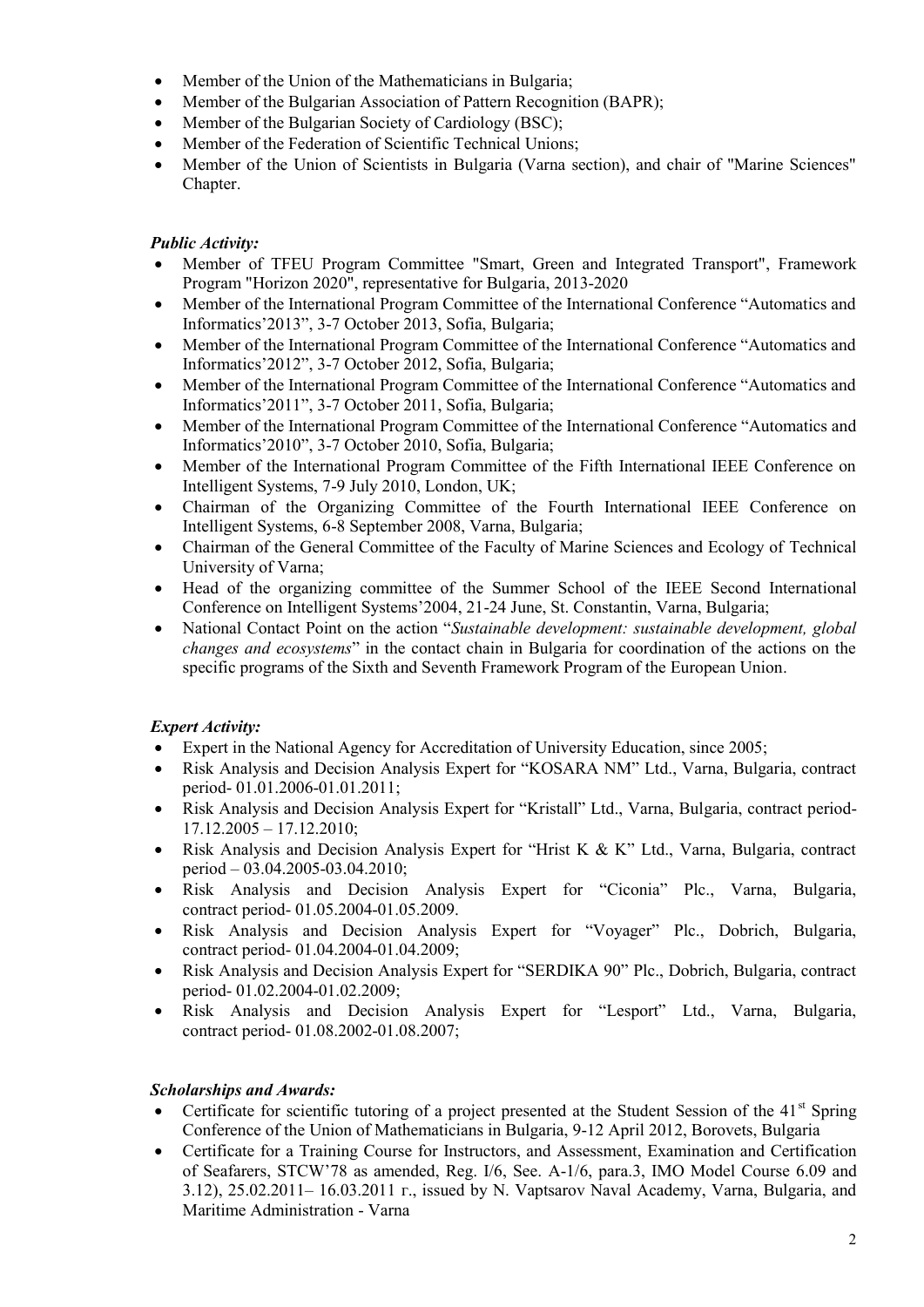- IEEE Senior Member (since 2008);
- 2007-2008 Fulbright Senior Scholar for research and lecturing at Binghamton University, State University of New York, USA;
- Certificate for a scientist, subject of biographical record in Who's Who in the World,  $23^{rd}$  Edition, 2006;
- Certificate for Participation in the Program Committee of the  $13<sup>th</sup>$  International Annual Meeting of the Association organizing the Worldwide School Competition in Mathematics "Kangourou sans Frontieres", 2005, Borovets, Bulgaria (vice-chair of one of the groups responsible for the mathematical tasks for Europe);
- Certificate of Recognition for Team Leader in the Philippine Elementary Mathematics International Contest PEMIC'2005, 23-28 May 2005, Tagbilaran City, Bohol, Philippines (awarded by the Mathematics Trainers' Guild, Philippines, Department of Science and Technology – Science Education Institute, and Department of Education);
- Deed for scientific tutoring of a project, presented at the XXXIV Spring Conference of Union of Mathematicians in Bulgaria, Borovets, 6-9 April 2005, Bulgaria (Prof. DSc Oleg Mushkarov, Chair of the Student Institute of Mathematics and Informatics);
- Deed for tutoring a scientific project, presented at the Fifth Student Conference, Plovdiv, 14-16 January 2005, Bulgaria (Prof. DSc Oleg Mushkarov, Chair of the Student Institute of Mathematics and Informatics);
- Merit Award Medal "For People with Good Hearts", awarded by the *Help the Needy* Foundation (Protocol No.2/2001);
- Medal for excellent studies from the Technical University of Varna, Ministry of Education, Bulgaria, 1986;
- First place at the Bulgarian Students Mathematic Olympics, Bulgaria, 1983;
- Medal for excellent studies from the First English Language High school, Varna, Ministry of Education, Bulgaria, 1979.

# *Editorial Activity:*

- Associate Editor, Journal of Applied Computer Science Methods, Poland;
- Editorial Board Member, International Journal of General Systems, USA;
- Editorial Board Member, Journal of Advanced Computational Intelligence and Intelligent Informatics, Tokyo, Japan;
- Editorial Board Member, The International Journal of Computational Intelligence System, Europe
- Editorial Board Member, Journal of Marine Technology and Environment, Romania;
- Editorial Board Member, Automatics and Informatics, Sofia, Bulgaria;
- Vice Editor in Chief, Science, Labor and Capital Series, Varna, Bulgaria;
- Editorial Board Member, Scientific Consultant, DESK Publication House, Bulgaria;
- Editorial Board Member, Economics in the Social Field, "Hrist K&K" Publication House;
- Guest Editor of the "Economics and Management" Series of "Machine Mechanics", Varna, Bulgaria.

# *Participation in Scientific Projects:*

**A. Internationally Funded Projects:**

| Network EUREKA SD | Enhancement of University Research and Education in             |
|-------------------|-----------------------------------------------------------------|
|                   | Knowledge Areas useful for Sustainable Development (LOT 13),    |
|                   | ERASMUS MUNDUS, 2013-2016, partner                              |
| FY2013            | Enhancing Safety Awareness of the Maritime Personnel            |
|                   | (MARSA), International Association of Maritime Universities     |
|                   | (IAMU), the Nippon Foundation, 2013                             |
| TN 5539           | eUniverCities: City-University Partnerships for the Development |
|                   | of Sustainable Urban Economies and Societies (Implementation    |
|                   | Phase), URBACT II Program, partner, 2012-2013                   |
| 2013-ERA-MOB-8    | Sectoral Program ERASMUS, Life-long Learning Program,           |
|                   | academic year 2013-2014 r, second ERASMUS coordinator for       |
|                   | N. Vaptsarov Naval Academy                                      |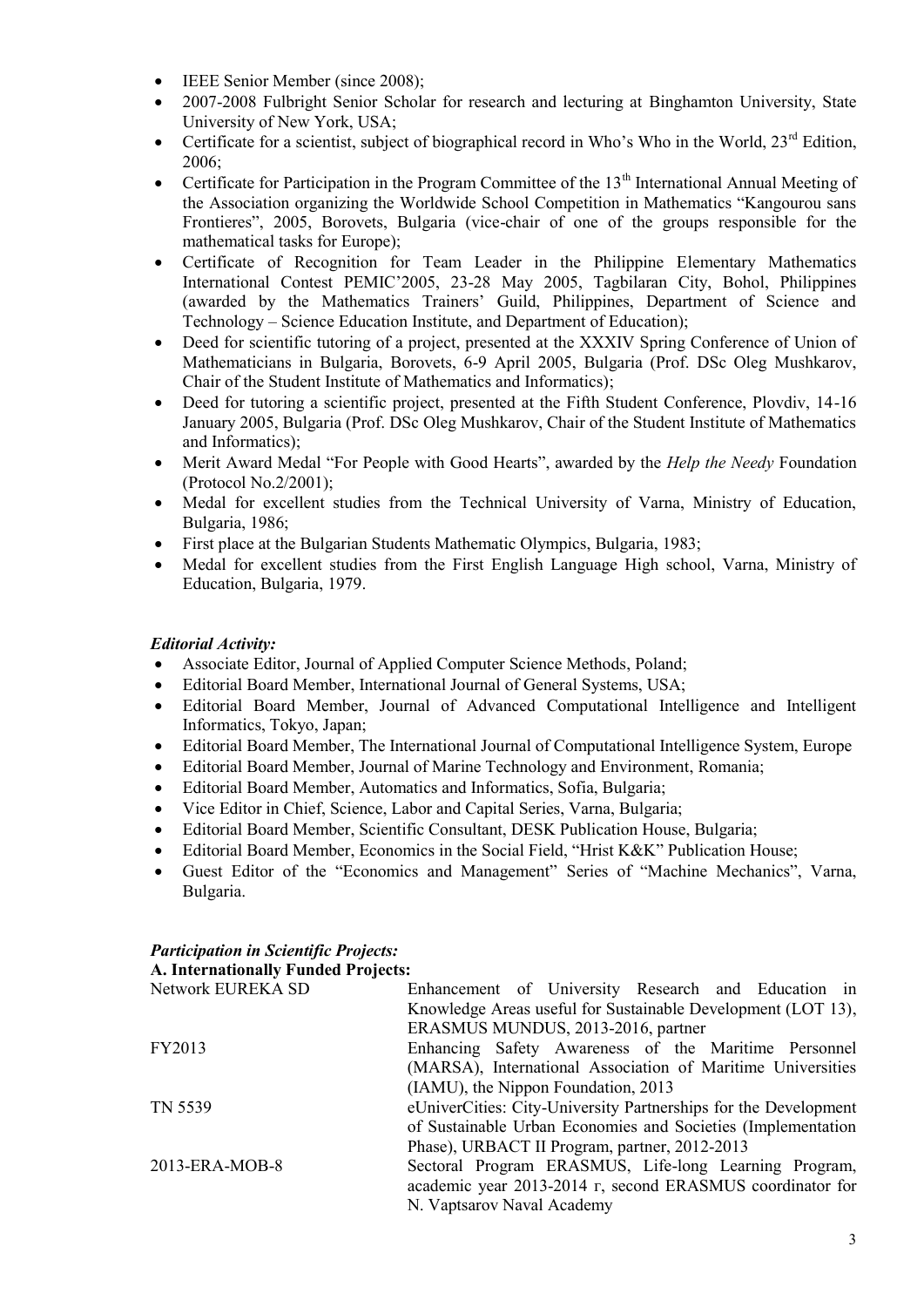| 2012-ERA-MOB-8             | Sectoral Program ERASMUS, Life-long Learning Program,<br>academic year 2012-2013 r, second ERASMUS coordinator for<br>N. Vaptsarov Naval Academy                                                                                                                                                                                                                                                                                                     |  |  |  |  |
|----------------------------|------------------------------------------------------------------------------------------------------------------------------------------------------------------------------------------------------------------------------------------------------------------------------------------------------------------------------------------------------------------------------------------------------------------------------------------------------|--|--|--|--|
| TN 5539                    | eUniverCities: City-University Partnerships for the Development<br>of Sustainable Urban Economies and Societies (Development<br>Phase), URBACT II Program, partner, 2012-2013                                                                                                                                                                                                                                                                        |  |  |  |  |
| FY2012                     | Enhancing Management Capacity of the Maritime Industry<br>Personnel (MAREM), International Association of Maritime<br>Universities (IAMU), the Nippon Foundation, 2012                                                                                                                                                                                                                                                                               |  |  |  |  |
| <b>OTKA 83023</b>          | Proteolytic Destruction of the Thrombus Matrix: Characterization<br>of New Targets and Tools for Thrombolysis, Hungarian Science<br>Foundation (OTKA), 2011-2015                                                                                                                                                                                                                                                                                     |  |  |  |  |
| 2011-ERA-MOB-8             | Sectoral Program ERASMUS, Life-long Learning Program,<br>academic year 2011-2012 r, second ERASMUS coordinator for<br>N. Vaptsarov Naval Academy                                                                                                                                                                                                                                                                                                     |  |  |  |  |
| SEE/A/218/2.2/X            | Environmental Management of Transborder Corridor Ports<br>(ECOPORT8), South-East Europe Transnational Cooperation<br>Programme, 2008-2012                                                                                                                                                                                                                                                                                                            |  |  |  |  |
| 5D202                      | Integration of EU Neighbourhood Countries in the Transport<br>chains of the EU intermodal Railway and Inland (and coastal)<br>waterways Modes (INTERIM), INTERREG III B, EC, 2006-<br>2008, Co-PI;                                                                                                                                                                                                                                                   |  |  |  |  |
| 2004 HU-93003-S            | Dangerous Cargo Transport Monitoring on Inland Waterways<br>(DaTraM), Trans-European Transport Networks (TEN-T)<br>Program of the EU, 2004-2005, Co-PI;                                                                                                                                                                                                                                                                                              |  |  |  |  |
| RICA-CT-2005-022868        | Black Sea Scientific Network (Black Sea SCENE), Sixth<br>Framework Program of the European Union, 2006-2008, PI;                                                                                                                                                                                                                                                                                                                                     |  |  |  |  |
| FP6-019363                 | Researchers in European Knowledge Society - REKS, EU 2005<br>"Researchers in Europe" Initiative, Co-PI;                                                                                                                                                                                                                                                                                                                                              |  |  |  |  |
| RD2/2000/30161             | Consortium<br>Operational<br>Management<br>Platform<br>River<br>Information Services - COMPRIS, Fifth Framework Program of<br>the European Union, 2002-2005, Co-PI;                                                                                                                                                                                                                                                                                  |  |  |  |  |
| COE21ABSSS/MSDM            | Center Of Excellence 21-st Century: 'Creation of Agent-Based<br>Social Systems Sciences', Project1: 'Mathematical System for<br>Decision Making' (MSDM)", Ministry of Education and Science<br>of Japan, 2004-2009, PI;                                                                                                                                                                                                                              |  |  |  |  |
| BG/04/A/PL-166081          | River information services based on risk analysis - RARIS,<br>Leonardo da Vinci program of the EU, 2004-2005, PI;                                                                                                                                                                                                                                                                                                                                    |  |  |  |  |
| 20607-2003-03 P1VS1 ISP IT | Activities within policy application of epidemiological modeling<br>and establishing working relations with the relevant units of DG<br>SANGO. Contribution to the new Framework 6 project on<br>environment and health helping to define its strategy, which is<br>intended to pave the way for a major project in the area at<br>European level in Framework 7, Joint Research Center, Fifth<br>Framework Program of the European Union, 2003, PI; |  |  |  |  |
| 20607-IPSC G-04            | Risk Quantification of Natural Hazards using<br>Pattern<br>Recognition Methods Realized by Original Software in<br>MATLAB, Joint Research Center, Fifth Framework Program of<br>the European Union, 2003, PI;                                                                                                                                                                                                                                        |  |  |  |  |
| TRS-083/02 PR#38232        | Pattern Recognition Feasibility Study for Decision Making in<br>Non-Nominal Situations (PRNN), EUROCONTROL, 2002-<br>2004, PI;                                                                                                                                                                                                                                                                                                                       |  |  |  |  |
| 069520/Z/02/Z              | Enzymology of thrombolysis in physiology and pathology, 2003-<br>2005, PI;                                                                                                                                                                                                                                                                                                                                                                           |  |  |  |  |
| IST-2000-29207             | European Network on Intelligent Technologies for Smart<br>Adaptive Systems- EUNITE, 2000, Co-PI;                                                                                                                                                                                                                                                                                                                                                     |  |  |  |  |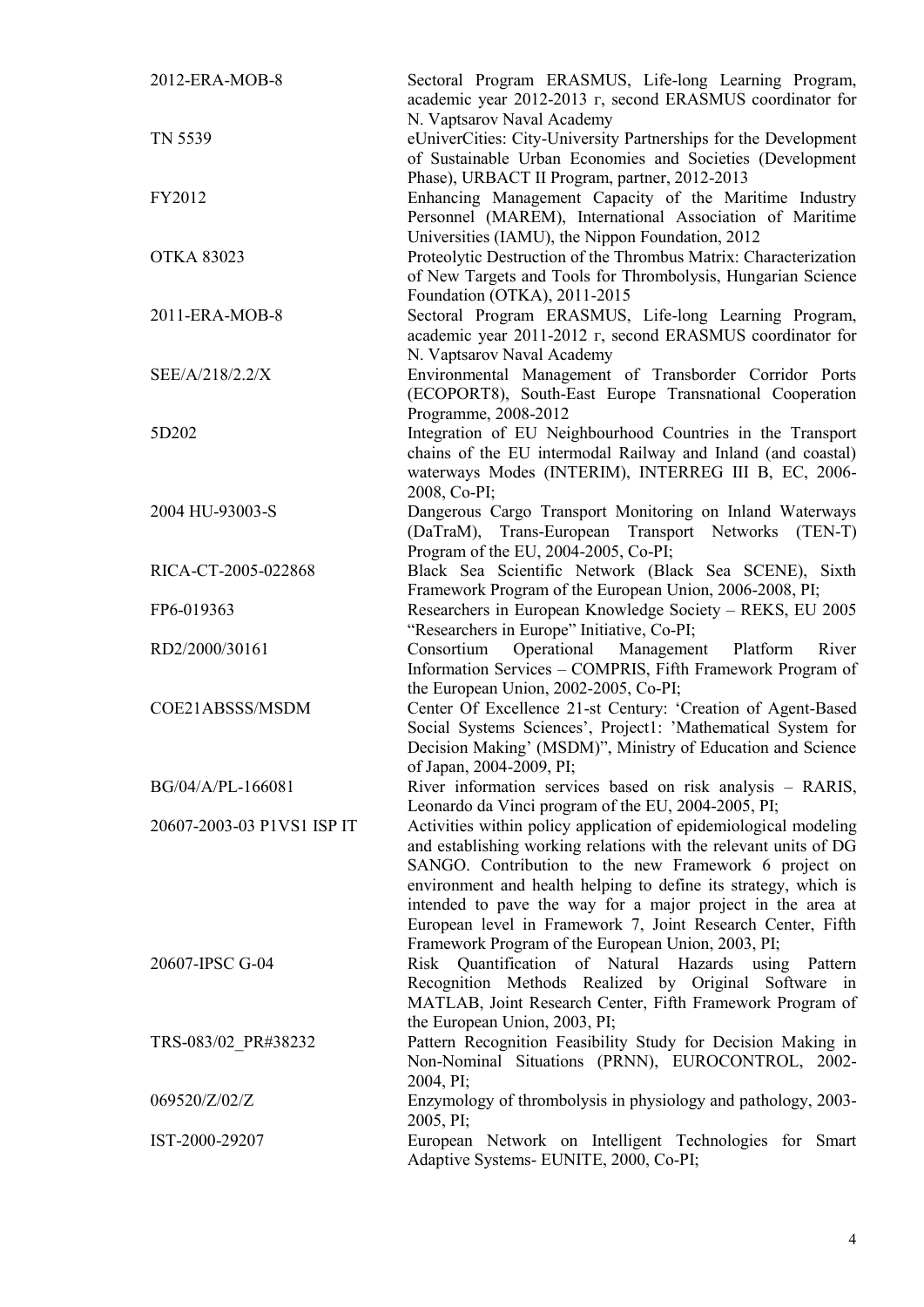| EVK1-CT-2000-00044         | European catchments: Catchments changes and their impact on<br>the coast-EUROCAT, Fifth Framework Program of the EC,<br>2001-2003, Co-PI;                                                                                                                                 |
|----------------------------|---------------------------------------------------------------------------------------------------------------------------------------------------------------------------------------------------------------------------------------------------------------------------|
| GRANT No. T031891/2000     | extravascular<br>Intravascular<br>fibrinolysis,<br>and<br>Hungarian<br>Foundation for Support of the Scientific Research, 2000-2003,<br>PI:                                                                                                                               |
| WORLD BANK Sm GP 8/2000    | Ways of improving qualification and employment of the Turkish<br>population in the region of Varna, 2000-2001, Co-PI;                                                                                                                                                     |
| FKFP 0013/99               | Regulation of Fibrinolysis through Non-Covalent Modification<br>of the Fibrin Substrate and the Proteases, 1999-2000, PI;                                                                                                                                                 |
| TEMPUS JEP_AC-13447-98     | Establishment of a Continuous Education Centre at the TU-<br>Varna, Focusing on the Usage of New Information and<br>Communication Technologies in the Maritime-related Business,<br>TEMPUS Program, 1998-2000, Co-PI;                                                     |
| PHARE NCDE/98/7            | Development of Distance Education Course Modules, PHARE<br>Program, 1998-2000, Co-PI;                                                                                                                                                                                     |
| BRITE-EURAM BE-97-5103     | Accurate Modeling and Damage Detection in High Safety and<br>Cost Structures- AMADEUS, 1997-1998, Co-PI;                                                                                                                                                                  |
| PHARE ETF/97/VET/0066      | English for Maritime Emergencies- PC Based Multimedia<br>Distance Educational Course- (ERFMAREM), 1997-1999, Co-<br>PI:                                                                                                                                                   |
| <b>TEMPUS JEP 0653-94</b>  | Inter-University Centre for Update Educational Technologies in<br>Higher Education, TEMPUS Program, 1994-1994, Co-PI;                                                                                                                                                     |
| <b>TEMPUS JEP 07258-94</b> | European Centre Energy-Nature 'Balkan, 1994-1996, Co-PI;                                                                                                                                                                                                                  |
| TEMPUS JEP 3483-92         | Staff Training, Laying the Foundation and Starting the Process of<br>Restructuring of Manufacturing Engineering Departments in<br>Bulgaria and Czechoslovakia for Their Transformation in<br>Centers of Excellence in Manufacturing and Management, 1992-<br>1994, Co-PI; |
| TEMPUS JEP 3695-92         | Centre for Advanced Control Engineering (CACE), TEMPUS<br>Program, 1992-1994, Co-PI.                                                                                                                                                                                      |

# **B. Nationally Funded Projects:**

| Improving the development policy for science and scientific       |
|-------------------------------------------------------------------|
| research, European Social Fund, Operative<br>Program              |
| "Administrative Capacity", Ministry of Education and Sciences,    |
| partner, 2012-2014                                                |
| Constructing an information system, for provision of public       |
| access to spatial data and services of the Ministry of Defense,   |
| European Social Fund, Operative Program "Administrative           |
| Capacity", Ministry of Defense, partner, 2012-2014                |
| Support for the development of PhD students, postdocs,            |
| specialists and young scientists: Building highly qualified young |
| researchers in modern information technologies for optimization,  |
| pattern recognition and decision support, European Social Fund,   |
| Operative Program "Human Resources", 2008-2011                    |
| Development of Program and Internet-Based Applications for the    |
| Purpose of Education and Training in Investment Analysis and      |
| Portfolio Optimization (INPORT), Program: "Stimulating            |
| Scientific Research in Public Universities", National Science     |
| Fund, $2008-2011$ , PI;                                           |
| Intelligent Systems for Diagnostics and Decision Making in        |
| Technological Processes, Program: Stimulating Scientific          |
| Research in Priority Areas, National Science Fund, 2009-2011,     |
| $Co-PI$ ;                                                         |
|                                                                   |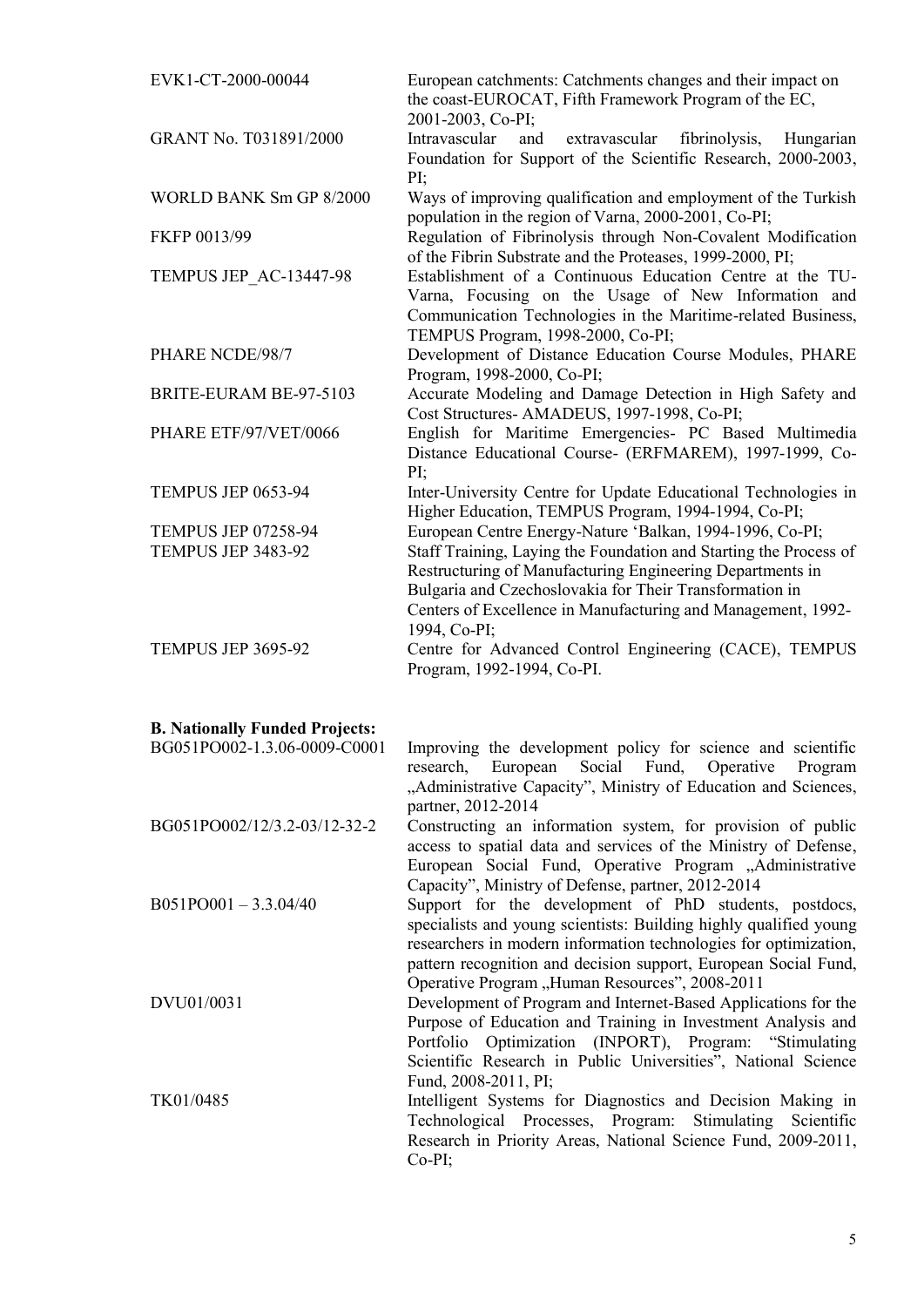| NIR 29/2008              | Identification of the Possibilities to Form Clusters in the     |
|--------------------------|-----------------------------------------------------------------|
|                          | Regional Industry and Propositions for Their Support, Technical |
|                          | University – Varna, 2008-2009, Co-PI;                           |
| <b>NIR/TUV 37/2002</b>   | Supporting the Strategic Decisions of the Organizations in the  |
|                          | Market Environment, 2002-2003, Co-PI;                           |
| OSF 125-96               | Ecosystems'96, 1996-1997, PI;                                   |
| $IS-7-94$                | Computer Method and Intelligent Systems for Education and       |
|                          | Scientific Researches in the Diagnostics of Biological, Medical |
|                          | and Technical Objects, 1994-1995, PI;                           |
| <b>NIS/TUV 1065-93</b>   | Preparation for Testing and Exploitation of Computer Operated   |
|                          | Metal-Cutting Machine, 1993-1994, PI;                           |
| <b>NIS/TUV 1017-92</b>   | Methods and Organization for Technical Diagnostics of Energy    |
|                          | Devices on Port Ships, 1992-1993, Co-PI;                        |
| <b>NIS/TUV 955-91</b>    | Systems for Estimation of the Time Resource and Planning the    |
|                          | Maintenance of Turbo-machines by their Actual State, 1991-      |
|                          | 1992, Co-PI;                                                    |
| <b>NIS/TUV 880313-90</b> | System for Diagnostics and Monitoring of Ships Engines and      |
|                          | Mechanisms, 1990-1991, Co-PI;                                   |
| <b>NIS/TUV 842-88</b>    | Creating Microcomputer Systems for Diagnostics of Main Ship     |
|                          | Diesel Engines, 1988, Co-PI;                                    |
| <b>NIS/TUV 812-87</b>    | Vibration Diagnostics in Rotary and Piston Machines, 1987-      |
|                          | 1988, Co-PI.                                                    |

# *Visiting and Consulting Assignments:*

- 2013–1999 (annually), 1995 Semmelweis University, Budapest, Hungary
- 2012 University of Applied Sciences Technikum-Wien, Vienna, Austria
- 2011 UniVersus, Bari, Italy
- 2007 Binghamton University, State University of New York, USA
- 2007 Oxford Brookes University, Oxford, UK
- 2005 Department of Computational Intelligence and Systems Science, Interdisciplinary Graduate School of Science and Engineering, Tokyo Institute of Technology, Hirota Lab, Tokyo, Japan
- 2004 2002 (annually) EUROCONTROL, Brussels, Belgium
- 2003 Joint Research Center, Institute for the Protection and Security of Citizens, Ispra, Italy
- 2000, 1998 Aristotle University of Thessaloniki, Greece
- 1999 University of Piraeus, Greece
- 1998, 1995, 1990 University of Rostock, Germany
- 1995 Loughborough University, United Kingdom
- 1994, 1993 University of Reading, United Kingdom
- 1991 Educational Centre of Forst, Germany
- 1990 High Polytechnic School of Odessa, Ukraine

#### *Guest Lecturing:*

- 2012 University of Applied Sciences Technikum-Wien, Vienna, Austria
- 2013, 2012 Catholic University, Budapest, Hungary
- 2002 Bulgarian Academy of Sciences, Sofia, Bulgaria
- 2001 Academy of Labor and Social Relations, Moscow, Russia
- 2013, 2012, 2000, 1995 Semmelweis University, Budapest, Hungary
- 1998 Aristotle University, Thessaloniki, Greece
- 1995 University of Rostock, Germany

# *Courses Lectured:*

**A. Decision Theory:** Mathematics of Rationality- Decision Theory Risk Analysis Planning and Forecasting Quantitative Methods in Management **Econometrics**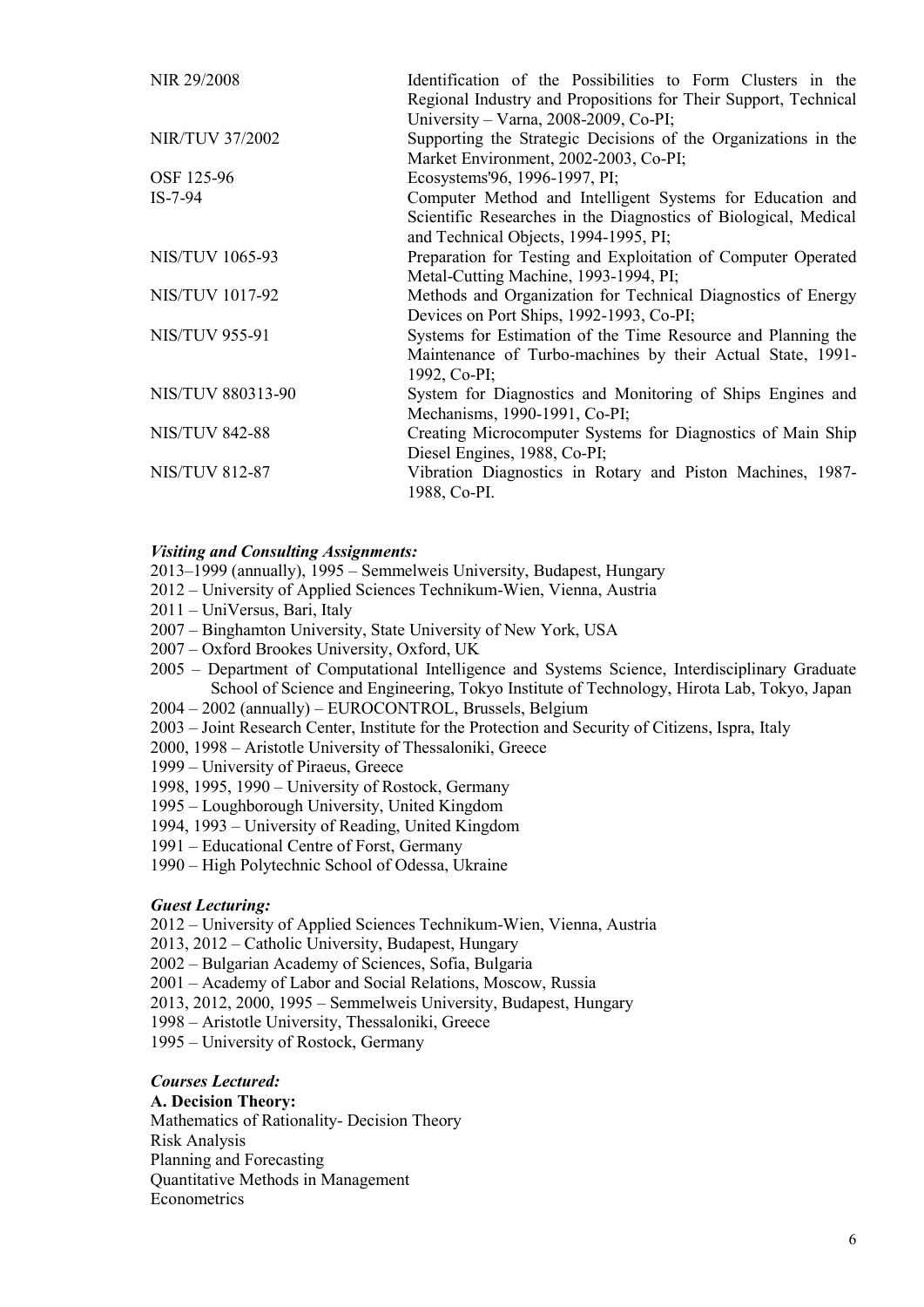# **B. Pattern recognition and Diagnostics:**

Planning and Forecasting Statistical Pattern Recognition Technical Diagnostics Automatic Regulation and Control of the Ship Propulsive Equipment Medical Diagnostics **C. Mathematics, Mechanics, and Informatics:** A-Level Mathematics Business Calculus Linear Algebra and Analytical Geometry **Statistics** Technical Mechanics Business Applications for Analysis of Economic Information Informational Technologies Informatics Operational Research Mathematical Methods in the Computational Engineering Optimization and Complex Automation of the Ship Power Plant **D. Environmental Modeling:** Statistics and biometrics Modeling and Control of Environmental Systems Environmental Monitoring and Diagnostics

#### *Other skills:*

Computer Skills: PC environment, WINDOWS, MS Office Computer literacy: MATLAB, BASIC, and FORTRAN Languages: Fluent English (ALCPT; STANAG: reading – III, listening – III, writing – III, speaking - III ), Fluent Russian, Basic German

#### *Publications:*

## **A. Number, Type and Language:**

|              | In Books and<br><b>Book Chapters</b> | In.<br>Journals | In Congresses<br>and Conferences | <b>Total</b> |
|--------------|--------------------------------------|-----------------|----------------------------------|--------------|
| In English   |                                      | 53              | 63                               | 120          |
| In German    |                                      |                 |                                  |              |
| In Hungarian |                                      |                 |                                  |              |
| In Russian   |                                      |                 |                                  |              |
| In Bulgarian | 10                                   | 35              | 25                               |              |
| <b>Total</b> | 14                                   | 89              | 94                               | 197          |

## **B. Impact Factor and Citation Index**

The publications marked with \* in the list have total *impact factor* of **73.041** according to the Scientific Citation Information (SCI  $\otimes$  Journal Citation Reports  $\otimes$ ).

The publications marked with # have total *citation index* of **329**

# *List of Publications*

# *I. In English:*

**I.A. Books and book chapters:**

**1.** Nikolova, N.D., Tenekedjiev, K. NUMERICAL VERSION OF THE NON-UNIFORM METHOD FOR FINDING POINT ESTIMATES OF UNCERTAIN SCALING CONSTANTS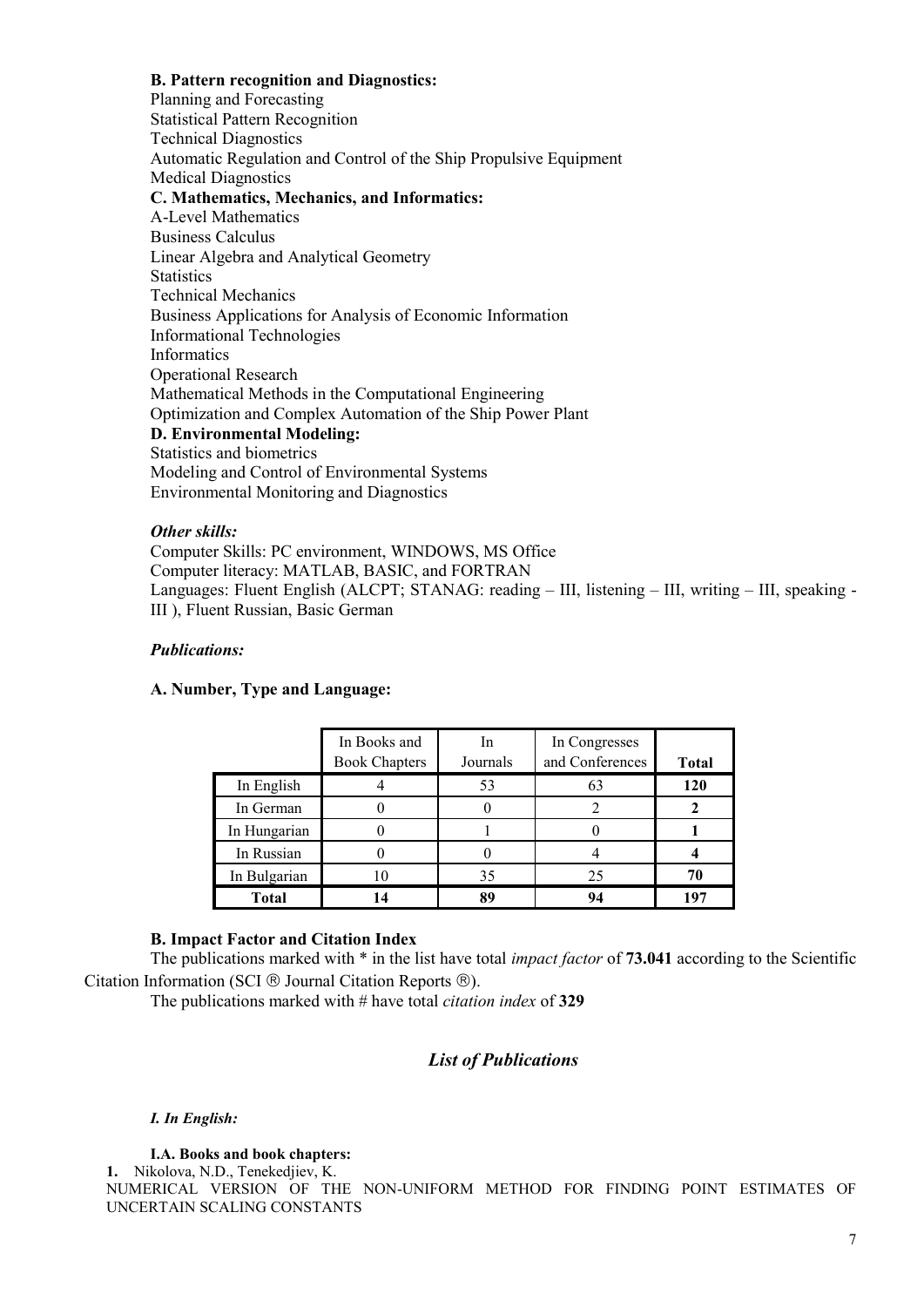In: Efficiency and Scalability Methods for Computational Intellect, Igelnik, B., Zurada, J.M. (Eds), pp, 259-292, Premier Reference Source, USA, 2013

**2.** Nikolova, N.D., Toneva-Zheynova, D., Kolev, K., Tenekedjiev, K.

MONTE CARLO STATISTICAL TESTS FOR IDENTITY OF THEORETICAL AND EMPIRICAL DISTRIBUTIONS OF EXPERIMENTAL DATA

In: Computer and Information Science: Theory and Application of Monte Carlo Simulations, Chan, W. (Ed.), pp. 1-26, INTECH Open Science, 2013

**3.** Tenekedjiev, К., Nikolova, N.D., Kolev, K.

APPLICATIONS OF MONTE CARLO SIMULATION IN MODELLING OF BIOCHEMICAL PROCESSES

In: Mode, Ch. (Ed.) Applications of Monte Carlo Methods in Biology, Medicine and Other Fields of Science, pp. 57-75, INTECH Open Science, 2011

**4.** Kolev, K., Lerant, I., Tenekedjiev, K., Machovich, R.

EFFECTS OF FIBRIN ON THE KINETIC PARAMETERS OF NEUTROPHIL LEUCOCYTE ELESTASE, PLAS- MIN AND MINIPLASMIN INACTIVATION BY PLASMA PROTEASE INHIBITORS

Trends in Homeostasis", pp. 67-74, Akademiai Kiado, Budapest, Hungary, 1995

#### **I.B. Papers in Journals:**

**1.** \*Kovacs, A., Szabo, L., Longstaff, C., Tenekedjiev, K., Machovich, R., Kolev, K.

AMBIENT ROLES OF CARBOXYPEPTIDASE B IN THE LYTIC SUSCEPTIBILITY OF FIBRIN Thrombosis Research, Volume 133, pp. 80-87, 2013

**2.** \*Kovacs, A., Tenekedjiev, K., Wohner, N., Szabo, L., Sotonyi, P., Szelid, Z., Nagy, A., Szabo, G., Merkely, B., Kolev, K.

SIGN AND SHAPE: CORRELATION OF CLINICAL FINDINGS AND CLOT ULTRASTRUCTURE IN ARTERIAL THROMBI

Journal оf Thrombosis and Haemostasis, Volume 11, Supplement 2, pp. AS 01.2-1, July 2013

**3.** \*Varju, I., Kolev, K., Keresztes, Z., Pap, A., Tenekedjiev, K., Machovich, R.

FIBRINOLYTIC SYSTEM: BASIC – III

Journal оf Thrombosis and Haemostasis, Volume 11, Supplement 2, pp. PB3.34-791, July 2013

**4.** Nikolova, N.D., Armenski, I., Tenekedjieva, L-T., Mednikarov, B.

DOMAINS AND SOLUTIONS OF THE BRAESS PARADOX

Journal of Applied Computer Science Methods, Vol. 3, No. 2, pp. 17-43, 2011

**5.** \*Wihner, N., Sotonyi, P., Machovich, R., Szabo, L., Tenekedjiev, K., Silva M.M., Longstaff, C., Kolev, K. LYTIC RESISTANCE OF FIBRIN CONTAINING RED BLOOD CELLS

Arterosclerosis, Thrombosis, and Vascular Biology, Volume 31, pp. 2306-2313, 2011

**6.** \*Varju, I., Potonyi, P., Machovich, R., Szabo, L., Tenekedjiev, K., Silva M.M., Longstaff, C., Kolev, K.

HINDERED DISSOLUTION OF FIBRIN FORMED UNDER MECHANICAL STRESS

Journal of Thrombosis and Haemostasis, Volume 9, pp. 979-986, 2011

**7.** Toneva-Zheynova, D., Mednikarov, B., Nikolova, N.D., Tenekedjiev, K.

ENVIRONMENTAL IMPACT OF TRANSPORT AND TENDENCIES FOR DEVELOPMENT OF SUSTAINABLE TRANSPORT IN BULGARIA

Journal of Marine Technology and Environment, Volume I, pp. 143-150, 2011

**8.** Nikolova, N.D., Toneva-Zheynova, D., Stoyanov, B., Tenekedjiev, K.

MODELS FOR ESTIMATION OF CORRELATION COEFFICIENTS USING CONDITIONAL QUARTILES FOR TWO-DIMENSIONAL NORMAL DISTRIBUTIONS

Entrepreneurship and Innovation Journal, Issue 2, Year 2, pp. 83-94, 2010

**9.** \*Tenekedjiev, K., Zurada, J.

GUEST EDITORIAL: INTELLIGENT SYSTEMS

International Journal of General Systems, Special Issue on Intelligent Systems, Volume 39, No. 5, pp. 453-455, 2010 **10.** \*Nikolova, N.D., Tenekedjiev, K.

FUZZY RATIONALITY AND PARAMETER ELICITATION IN DECISION ANALYSIS

International Journal of General Systems, Special Issue on Intelligent Systems, Volume 39, No. 5, pp. 539-556, 2010 **11.** Dimitrakiev, D., Nikolova, N.D., Tenekedjiev, K.

SIMULATION AND DISCRETE EVENT OPTIMIZATION FOR AUTOMATED DECISIONS FOR IN-QUEUE FLIGHTS

International Journal of Intelligent Systems, Volume 25, Issue 5, pp. 460-487, 2010

**12.** Bechev, Ch., Nikolova, N.D., Teohareva, M., Tenekedjiev, K.

TESTING THE QUALITY OF ENVIRONMENTAL DATA BY AN INTERNET-BASED TOOL

Journal of Environmental Protection and Ecology, Volume 10, No. 3, pp. 877-888, 2009

**13.** \*Nikolova, N.D., Tenekedjiev, K., Dong, F., Hirota, K.

COMPARING LINEAR INTERPOLATED AND ARCTG-APPROXIMATED 1-D UTILITY FUNCTIONS OVER REDUCED SAMPLES

Control and Cybernetics Journal, Volume 38, No. 3, pp. 835-861, 2009

**14.** Nikolova, N.D., Toneva, D., Ahmed, S., Tenekedjiev, K.

CONSTRUCTING MULTI-DIMENSIONAL UTILITY FUNCTION UNDER DIFFERENT TYPES OF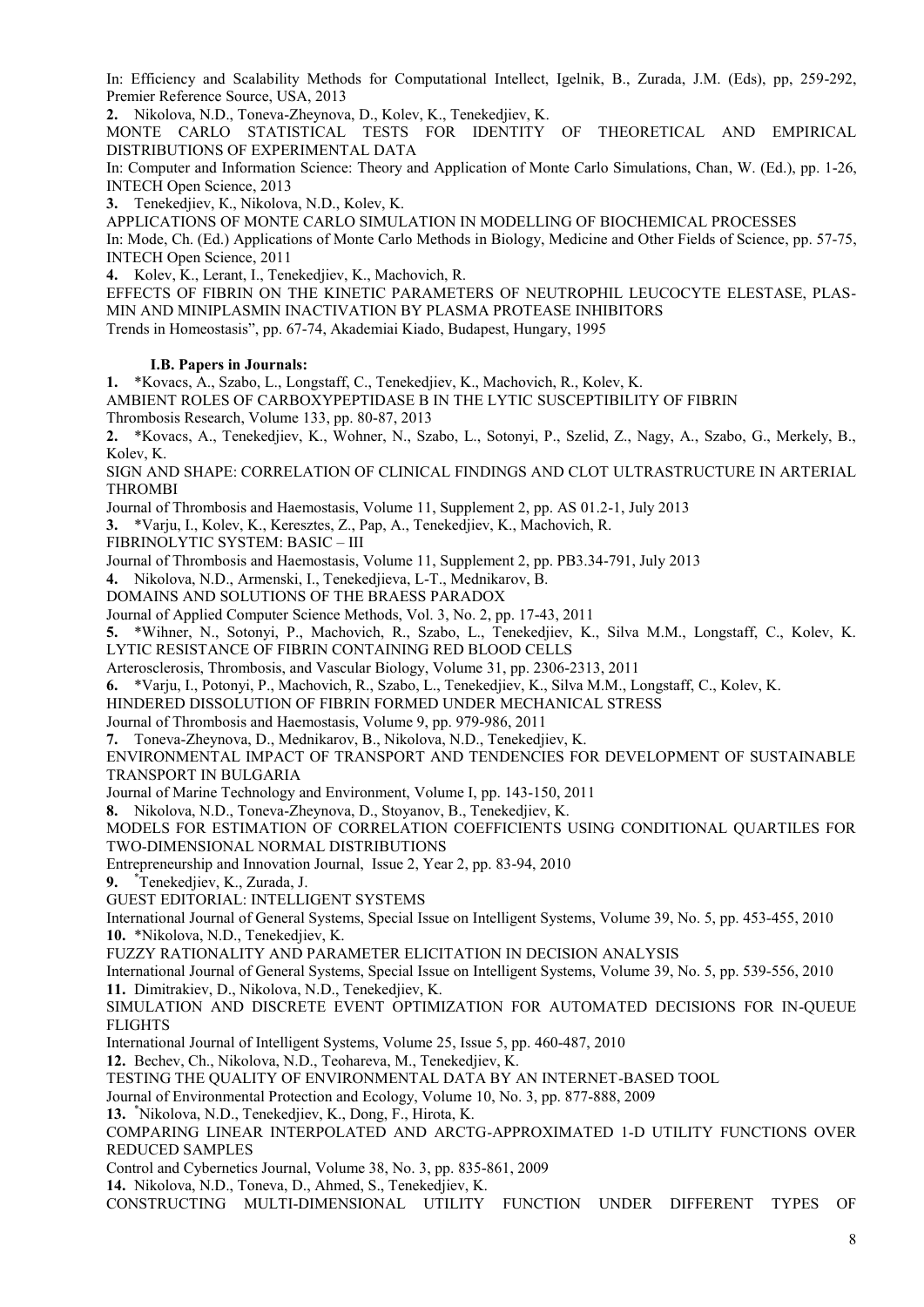PREFERENCES OVER THE FUNDAMENTAL VECTOR ATTRIBUTES

Zadeh, L., Tufis, D., Filip, F., Dzitac, I. (Eds.), From Natural Language to Soft Computing: New Paradigms in Artificial Intelligence, Publishing House of the Romanian Academy, pp. 129-149, 2008

**15.** Nikolova, N.D, Ivanova, S., Tenekedjiev, K.

SELECTION OF ALTERNATIVES, MODELED AS MULTI-DIMENSIONAL GENERALIZED LOTTERIES OF I TYPE

Cybernetics and Information Technologies, Volume 8, No. 3, pp. 3-15, 2008

**16.** \*Nikolova, N.D., Tenekedjiev, K., Kolev, K.

USES AND MISUSES OF PROGRESS CURVE ANALYSIS IN ENZYME KINETICS

Central European Journal of Biology, Volume 3, No. 4, pp. 345-350, 2008

**17.** #Tenekedjiev, K., Nikolova, N.D., Kobashikawa, C., Hirota, K.

FUZZY-RATIONAL BETTING ON SPORT GAMES WITH INTERVAL PROBABILITIES

Intelligent Techniques and Tools for Novel System Architecture, Series: Studies in Computational Intelligence, Volume 109, pp. 431-454, 2008

**18.** Tenekedjiev, K., Nikolova, N.D.

JUSTIFICATION AND NUMERICAL REALIZATION OF THE UNIFORM METHOD FOR FINDING POINT ESTIMATES OF INTERVAL ELICITED SCALING CONSTANTS

Fuzzy Optimization and Decision Making, Volume 7, No. 2, pp. 119-145, 2008

**19.** Nikolova, N.D., Ahmed, S., Tenekedjiev, K.

GENERIC PROCEDURE FOR CONSTRUCTION OF A MULTI-DIMENSIONAL UTILITY FUNCTION UNDER FUZZY RATIONALITY

International Journal of Computers, Communications & Control, Volume III, Supplement: Suppl. S, pp. 422-426, 2008 (*paper is selected from ICCCC'2008 committee for inclusion in an extended version in the book series Zadeh, L., Tufis, D., Filip, F., Dzitac, I. (Eds.) From Natural Language to Soft Computing: New Paradigms in Artificial Intelligence, Editing House of Romanian Academy, ISBN:978-973-27-1678-6, 2008*)

**20.** \*Tenekedjiev, K., Nikolova, N.D.

RANKING DISCRETE OUTCOME ALTERNATIVES WITH PARTIALLY QUANTIFIED UNCERTAINTY

International Journal of General Systems, Volume 37, No. 2, pp. 249-274, 2008

(*Paper ranked in the first seven of 2008 Best Paper Awards of the International Journal of General Systems, based on nominations from the journal Editorial Board*)

**21.** \*Tanka-Salamon, A., Tenekedjiev, K., Machovich, R., Kolev, K.

SUPPRESSED CATALYTIC EFFICIENCY OF PLASMIN IN THE PRESENCE OF LONG-CHAIN FATTY ACIDS: IDENTIFICATION OF KINETIC PARAMETERS FROM CONTINUOUS ENZYMATIC ASSAY WITH MONTE CARLO SIMULATION

The FEBS Journal, Vol. 275, Issue 6, pp. 1274-1282, DOI: 10.1111/j.1742-4658.2008.06288.x, 2008 **22.** Nikolova, N.D., Toneva, D., Tenekedjiev, K.

DEFINITION AND RANKING OF FUZZY RATIONAL SEMI-GENERALIZED LOTTERIES OF I TYPE Cybernetics and Information Technologies, Volume 7, No. 3, pp. 25-40, 2007

**23.** Tenekedjiev, K.

MODELLING OF ENZYMATIC ACTION IN HETEROGENEOUS PHASE ASSAY

Bioautomation, pp. 70-89, 2007

**24.** #Tenekedjiev, K.

#TRIPLE BISECTION ALGORITHMS FOR 1-D UTILITY ELICITATION IN THE CASE OF MONOTONIC **PREFERENCES** 

Advanced Studies in Contemporary Mathematics, Volume 14, No. 2, pp. 259-281, 2007

**25.** #Tenekedjiev, K.

FUZZY-RATIONAL EXPLANATION OF THE ELLSBERG PARADOX

Notes on Intuitionistic Fuzzy Sets, Volume 12, No. 2, pp. 39-52, 2006

**26.** #Tenekedjiev, K., Nikolova, N.D., Toneva, D.

LAPLACE EXPECTED UTILITY CRITERION FOR RANKING FUZZY RATIONAL GENERALIZED LOTTERIES OF I TYPE

Cybernetics and Information Technologies, Volume 6, No. 3, pp. 93-109, 2006

**27.** Dimitrakiev, D., Nikolova, N.D., Tenekedjiev, K.

OPTIMIZATION OF DISCRETE-EVENT DRIVEN IN-QUEUE-FLIGHTS

Control Engineering and Applied Informatics, Volume 8, No. 2, pp. 3-12, 2006

**28.** #Nikolova, N.D., Dimitrakiev, D., Tenekedjiev, K.

SEMI-GENERALIZED LOTTERIES OF I TYPE IN THE CASE OF ADDITIVE PREFERENTIAL INDEPENDENCE APPLIED FOR THE SELECTION OF A DOMESTIC HEATING SYSTEM

International Journal on Engineering & Automation Problems, Volume 1, pp. 137-149, 2006

**29.** Tenekedjiev, K., Varadi, B., Kolev, K.

IDENTIFICATION OF THE KINETIC PARAMETERS OF A PROTEASE IN THE DISSOLUTION OF FIBRIN- MYOSIN CLOTS

Comptes Rendus De L'Academie Bulgare des Sciences, Volume 59, Book 10, pp. 1067-1074, 2006

**30.** Nikolova, N.D., Hirota, K., Kobashikawa, C., Tenekedjiev, K.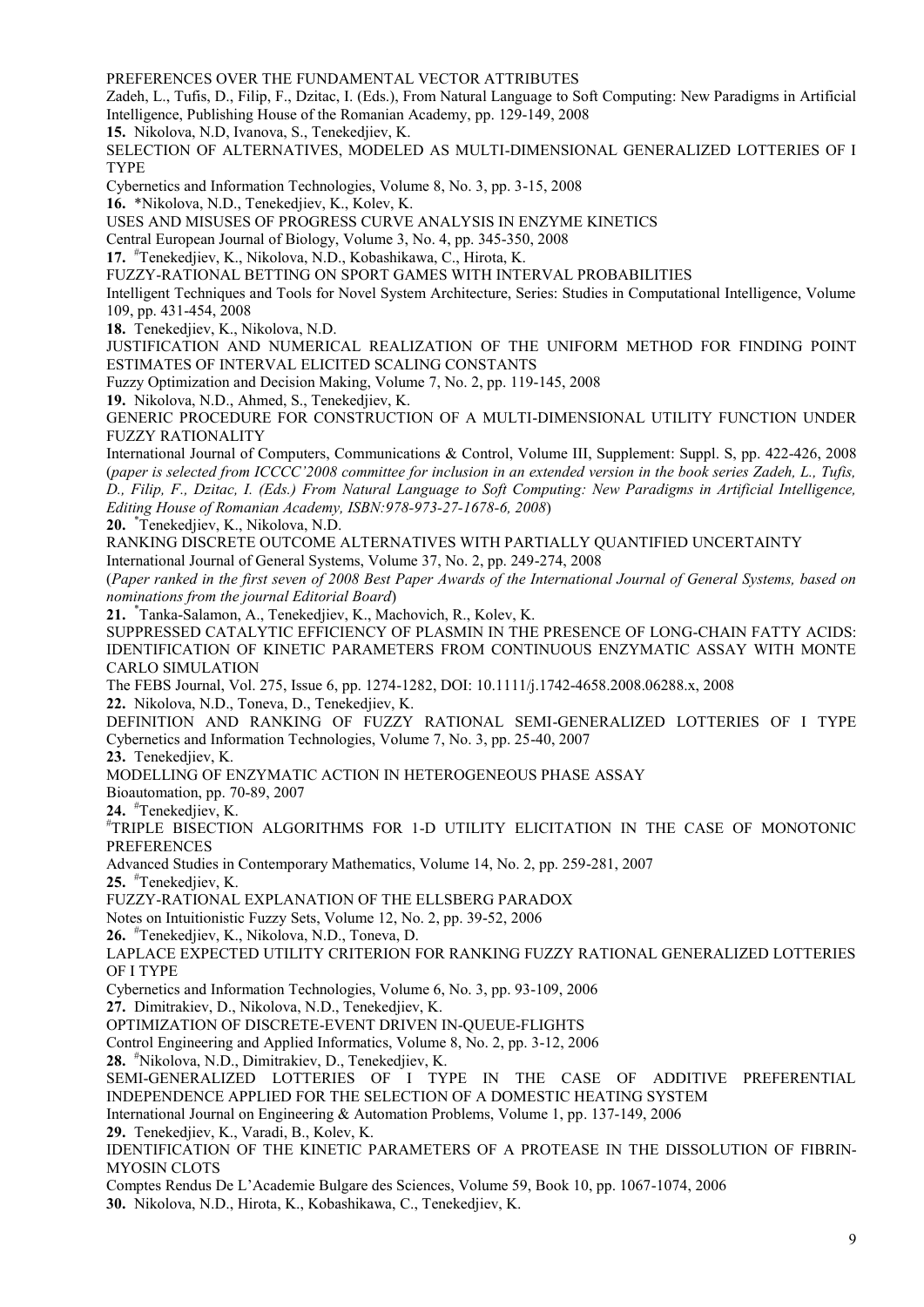10 Information Technologies and Control, Year IV, Volume 1, pp. 36-50, 2006 **31.** Tenekedjiev, K., Kobashikawa, C., Nikolova, N.D., Hirota, K. GENERIC DATABASE FOR HYBRID BAYESIAN PATTERN RECOGNITION Journal of Advanced Computational Intelligence and Intelligent Informatics, Volume 10, No. 3, pp. 419-431, 2006 **32.** #Tenekedjiev, K., Nikolova, N.D., Pfliegl, R. UTILITY ELICITATION WITH THE UNCERTAIN EQUIVALENCE METHOD Comptes Rendus De L'Academie Bulgare des Sciences, Volume 59, Book 3, pp. 283-288, 2006 **33.** #Tenekedjiev, K., Nikolova, N.D., Teohareva, M. GENERAL DECISION FRAMEWORK ON SUSTAINABLE DEVELOPMENT POLICIES Journal of Balkan Ecology, Volume 8, No. 2, pp. 131-136, 2005 **34.** Tenekedjiev, K., Nikolova, N.D. A NEW APPROACH FOR RATIONAL GROUP DECISION MAKING IN MEDICAL PRACTICE Advanced Studies in Contemporary Mathematics, Volume 10, No. 2, pp. 155-168, 2005 **35.** Tenekedjiev, K., Krushev, A., Nikolova, N.D. MODIFIED AXIOMATIC BASIS OF SUBJECTIVE PROBABILITY Journal of Advanced Computational Intelligence and Intelligent Informatics, Volume 9, No. 1, pp. 61-64, 2005 **36.** #Nikolova, N.D., Shulus, A., Toneva, D., Tenekedjiev, K. FUZZY RATIONALITY IN QUANTITATIVE DECISION ANALYSIS Journal of Advanced Computational Intelligence and Intelligent Informatics, Volume 9, No. 1, pp. 65-69, 2005 **37.** Dimitrakiev, D., Nikolova, N.D., Tenekedjiev, K. SIMULINK ENGINE MODEL FOR IN-QUEUE FLIGHT SIMULATION PLATFORM Machine Mechanics, Section "Diagnostics", Volume 57, book 3, pp. 95-102, 2004 **38.** Nikolova, N.D., Makedonska, D., Tenekedjiev, K. APPLICATION OF QUANTILE APPROXIMATED DISTRIBUTIONS FOR PATTERN RECOGNITION, DESCRIBED WITH CONTINUOUS INDEPENDENT FEATURES Machine Mechanics, Section "Diagnostics", Volume 57, book 3, pp. 103-106, 2004 **39.** \*#Váradi, B., Kolev, K., Tenekedjiev, K., Mészáros, G., Kovalszky, I., Longstaff, C., Machovich, R. PHOSPHOLIPID-BARRIER TO FIBRINOLYSIS: ROLE FOR THE ANIONIC POLAR HEAD CHARGE AND THE GEL-PHASE CRYSTALLINE STRUCTURE The Journal of Biological Chemistry, Volume 279, No. 38, Issue of Sept. 17, pp. 39863-39871, 2004 **40.** \*Kolev, K., Varadi, B., Tenekedjiev, K., Мachovich, R., Longstaff, C. PHOSPHOLIPIDS RETARD FIBRINOLYSIS Pathophysiology of Haemostasis and Thrombosis, Volume 33 (Supplement 2), pp. 30, 2004 **41.** \*#Tenekedjiev, K., Kamenova, S., Nikolova, N.D. FORMALIZED PROCEDURE FOR RANKING ALTERNATIVES IN DEVELOPING ENVIRONMENTAL PRO- GRAMS Journal of Cleaner Production, Elsevier, Volume 12, Issue 4, pp. 353-360, 2004 **42.** \*#Kolev, K., Tenekedjiev, K., Ajtai, K., Kovalszky, I., Gombas, J., Varadi, B., Machovich, R., MYOSIN: A NONCOVALENT STABILIZER OF FIBRIN IN THE PROCESS OF CLOT DISSOLUTION Blood, Volume 101, N. 11, pp. 4380-4386, 2003 **43.** Radojnova, D., Tenekedjiev, K., Yordanov, Y. STATURE ESTIMATION ACCORDING TO BONE LENGTH IN HUNGARIAN POPULATION Annales Historico-Naturales Musei Nationalis Hungarici, Volume 94, pp. 237-251, 2002 **44.** Tenekedjiev, K., Nikolova, N.D., Dimitrakiev, D. QUANTITATIVE ESTIMATION OF THE NON-ACCIDENTAL WORK OF AIR-TRAFFIC CONTROL OPERA- TORS Machine Mechanics, Volume 47, pp. 159-163, 2002 **45.** Tenekedjiev, K., Dimitrakiev, D., Nikolova, N.D. BUILDING FREQUENTIST DISTRIBUTIONS OF CONTINUOUS RANDOM VARIABLES Machine Mechanics, Volume 47, pp. 164-168, 2002 **46.** \*Tenekedjiev, K., Kolev, K. INTRODUCTION TO INTERPRETATION OF STOCHASTIC PARAMETERS: COMPUTER-INTENSIVE PRO- CEDURES FOR EVALUATION OF DATA IN ENZYME KINETICS Biochemistry and Molecular Biology Education, Volume 30, pp. 414-418, 2002 47. \*\*Radojnova, D., Tenekedjiev, K., Yordanov, Y. STATURE ESTIMATION FROM LONG BONE LENGTHS IN BULGARIANS HOMO, Volume 52/3, pp. 221-232, Urban & Fisher Verlag, 2002 **48.** #Tenekedjiev, K., Radojnova, D. NUMERICAL PROCEDURES FOR STATURE ESTIMATION ACCORDING TO LENGTH OF LIMB LONG BONES IN BULGARIAN AND HUNGARIAN POPULATIONS Acta Morphologica et Anthropologica, Volume 6, pp. 90-97, 2001 **49.** \*Manassiev, N., Tenekedjiev, K., Collins, J. DOES THE USE OF RECOMBINANT FOLLICLE- STIMULATING HORMONE INSTEAD OF URINARY FOL-

ELICITATION OF NON-MONOTONIC PREFERENCES OF A FUZZY RATIONAL DECISION MAKER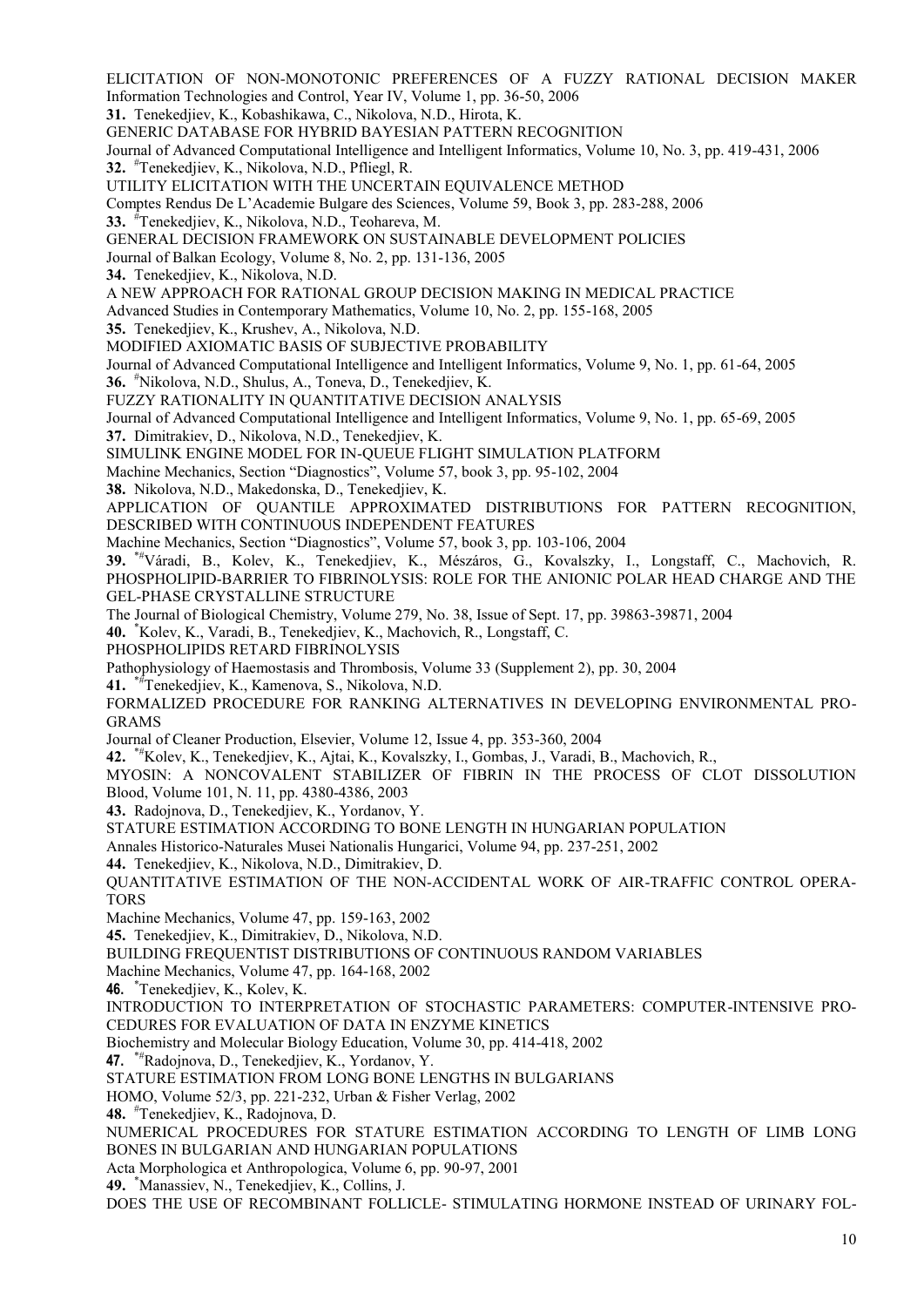LICLE- STIMULATING HORMONE LEAD TO HIGHER PREGNANCY RATES IN IN-VITRO FERTILIZATION- EMBRYO TRANSFER CYCLES?

Assisted Reproduction, Volume 9, number 1, pp. 7-13, 1999

**50.** \*# Kolev, K., Tenekedjiev, K., Machovich, R.

FUNCTIONAL EVALUATION OF THE STRUCTURAL FEATURES OF PROTEASES AND THEIR SUBSTRATE IN FIBRIN SURFACE DEGRADATION

The Journal of Biological Chemistry, Volume 272, number 21, pp. 13666-13675, 1997

**51.** \*#Manassiev, N., Davis, W., Leonard, T., Pavlovich, B., Philips, A., Tenekedjiev, K.

INITIAL RESULTS FROM THE COMPARISON OF RECOMBINANT FSH AND URINARY FSH IN AN IVF PROGRAMME

Human Reproduction, Volume 12, Abstract Book 1, Thirteenth Annual Meeting of the ESHRE, pp. 265-266 (abstract R- 068), Edinburgh, UK, 1997

**52.** Tenekedjiev, K., Protopopova, A., Mihova, J.

DETERMINATION OF DYSLIPIDEMIA BY DISCRETE AND PSEUDO-DISCRETE FEATURES

Scripta scientifica medica, Volume XXIX, pp. 63-70, 1996

**53.** \*#Kolev, K., Lerant, I., Tenekedjiev, K., Machovich, R.

REGULATION OF FIBRINOLYTIC ACTIVITY OF NEUTROPHIL LEUCOCYTE ELASTASE, PLASMIN, AND MINIPLASMIN BY PLASMA PROTEASE INHIBITORS

The Journal of Biological Chemistry, Volume 269, number 25, pp. 17030-17033, 1994

#### **I.C. Papers in congresses and conferences:**

**1.** Nikolova, N.D., Dechev, J., Mednikarov, B., Kalinov, K., Tenekedjiev, K.

ANALYSIS OF LEARNING STYLES IN ADAPTIVE MODELS FOR E-LEARNING MARINE STAFF

Proc. 14<sup>th</sup> Annual General Assembly of the International Association of Maritime Universities IAMU AGA 14 – New Technological Alternatives for Enhancing Economic Efficiency, 26-28 October, Constanta, Romania, pp. 163-168, 2013 **2.** Ivanova, S., Nikolova, N.D., Kalinov, K., Georgieva, G., Mednikarov, B., Tenekedjiev, K.

SELECTION OF ADEQUATE MODELS FOR DEVELOPMENT OF SPATIAL DATA INFRASTRUCTURE USING REPOMP

Proc. First International Conference of the Black Sea Association of Maritime Institutions; Actual Problems of Marine Shipping, Admiral Ushakov Maritime State University, Novorossiysk, Russia, 25-27 June 2013, pp. 264-274, 2013

**3.** Nikolova, N.D., Toneva-Zheynova, D., Kalinov, K., Mednikarov, B., Tenekedjiev, K.

APPLICATION OF AN INTERNET-BASED TOOL FOR VISUALIZATON OF MULTI-DIMENSIONAL OBJECTS WITH MISSING DATA IN MARITIME EDUCATION

Proc. 13<sup>th</sup> Annual General Assembly of the International Association of Maritime Universities IAMU AGA 13 – Expanding Frontiers – Challenges and Opportunities in Maritime Education and Training, 15-17 October, St. John's, Newfoundland and Labrador, Canada, pp. 257-267, 2012

**4.** Nikolova, N.D., Mednikarov, B., Tenekedjiev, K.

ANALYTICAL VERSION OF THE NON-UNIFORM METHOD FOR ANALYZING UNCERTAIN SCALING **CONSTANTS** 

Proc. International Conference Automatics and Informatics'2012, 3-7 October, Sofia, Bulgaria, pp. 120-123, 2012

**5.** Nikolova, N.D, Armenski, I., Tenekedjieva, L-T., Toneva-Zheynova, D.

MULTI-PERSONAL NASH ARBITRATION IN THE BRAESS PARADOX

Proc. 13th IFAC Symposium on Control in Transportation Systems CTS'2012, September 12-14, Sofia, Bulgaria, pp. 405-410, 2012

**6.** Nikolova, N.D, Armenski, Tchikova, K., Tenekedjiev, K.

EXPERT ASSESSMENT OF ALTERNATIVES TO CHANGE THE LOCATION OF THE PORT OF VARNA

Proc. 13th IFAC Symposium on Control in Transportation Systems CTS'2012, September 12-14, Sofia, Bulgaria, pp. 347-352, 2012

**7.** Nikolova, N.D., Toneva-Zheynova, D., Naydenov, D., Tenekedjiev, K.

IMPUTING MISSING VALUES OF ENVIRONMENTAL MULTI-DIMENSIONAL VECTORS USING A MODIFIED ROWEIS ALGORITHM

Proc. IFAC Workshop on Dynamics and Control in Agriculture and Food Processing, 3-16 June, Plovdiv, Bulgaria, pp. 199-205, 2012

**8.** Nikolova, N.D., Dimitrov, N., Мednikarov, B., Tenekedjiev, K.

APPROXIMATE GENERATION OF MULTI-DIMENSIONAL DISTRIBUTIONS WITH FICTITIOS COVARIANCE MATRICES

Proc. International Conference Automatics and Informatics, pp. B-271-B-274, 3-6 October, Sofia, Bulgaria, 2011 **9.** Teohareva, M., Nikolova, N.D., Dimitrov, N., Tenekedjiev, K.

TESTING ENVIRONMENTAL DATA QUALITY THROUGH STATISTICAL ALGORITHMS

International Scientific Conference "Project Management", pp. 229-237, 15-16 April 2011, Triavna, Bulgaria, 2011 **10.** Nikolova, N.D., Toneva, D., Ginchev, I., Tenekedjiev, K.

WITH ACRTAN-APPROXIMATED UTILITY AND DISCONTINUOUS LINEARLY INTERPOLATED CDF

Proc. First International Scientific-Practical Conference "Economics and Management'2010", Business and Public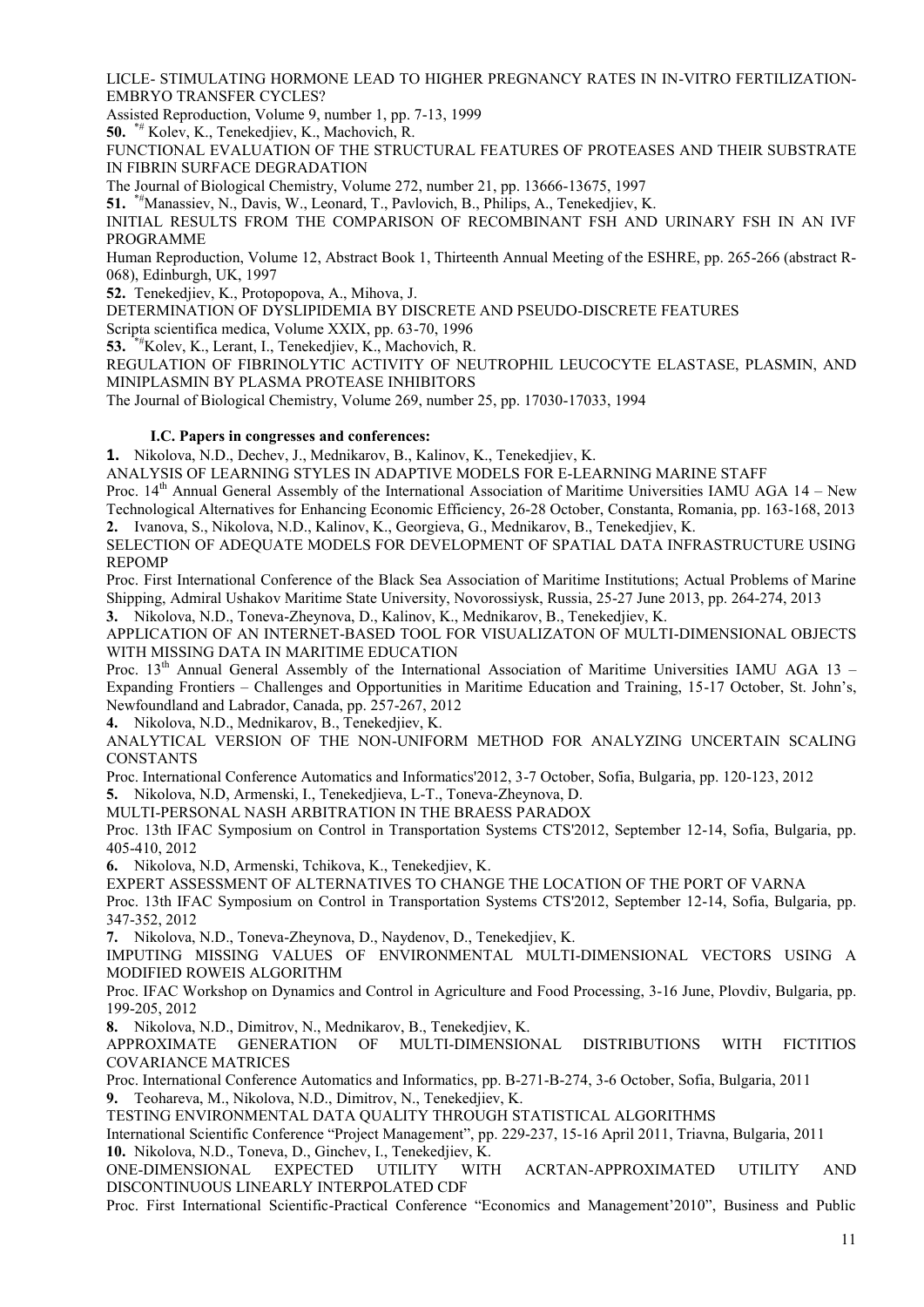Sectors in the Economic Crisis – Problems and Perspectives, pp. 494-498, 16-18 September, Varna, Bulgaria, 2010 **11.** Nikolova, N.D., Toneva, D., Ginchev, I., Tenekedjiev, K.

EXPECTED UTILITY OF A ONE-DIMENSIONAL CLASSICAL RISKY GENERALIZED LOTTERY OF I AND III TYPE WITH LINEARLY INTERPOLATED CDF

Proc. Fifth International IEEE Conference on Intelligent Systems, pp. 137-143, 7-9 July 2010, London, UK, 2010 **12.** Nikolova, N.D., Tenekedjiev, K.

SOLUTIONS WITH FUZZY-RATIONAL GENERALIZED LOTTERIES OF III TYPE WITH A ONE- DIMENSIONAL PARAMETER

Proc. Fifth International IEEE Conference on Intelligent Systems, pp. 132-136, 7-9 July 2010, London, UK, 2010 **13.** Nikolova, N.D., Toneva, D., Tenekedjiev

RIBBON RISK ANALYSIS FOR FINDING THE OPTIMAL PRICE OF A PRODUCT USING FUZZY RATIONAL GENERALIZED LOTTERIES OF III TYPE

Proc. Automatics and Informatics, pp. V-5-V-8, 3-6 October 2009, Sofia, Bulgaria, 2009

**14.** Bechev, Ch., Nikolova, N.D., Teohareva, M., Tenekedjiev, K.

WEB-BASED TOOL FOR STATISTICAL ANALYSIS OF ENVIRONMENTAL DATA

Proc. 2<sup>nd</sup> Biannual and Black Sea SCENE EC Project Joint Conference "Climate Change in the Black Sea – Hypothesis, Observations, Trends, Scenarios and Mitigation Strategy for the Ecosystem, pp. 216-223, 6-9 October, Sofia, Bulgaria, 2008

**15.** Nikolova, N.D., Teohareva, M., Bechev, Ch., Tenekedjiev, K.

STATISTICAL ALGORITHMS FOR ENVIRONMENTAL DATA ANALYSIS

Proc. 2<sup>nd</sup> Biannual and Black Sea SCENE EC Project Joint Conference "Climate Change in the Black Sea – Hypothesis, Observations, Trends, Scenarios and Mitigation Strategy for the Ecosystem, pp. 251-258, 6-9 October, Sofia, Bulgaria, 2008

**16.** Nikolova, N. D., Tenekedjiev, K., Dong, F., Hirota, K.

SCALAR INDEPENDENCE IN FUZZY RATIONAL GENERALIZED LOTTERIES OF I TYPE Proc. Joint 4th International Conference on Soft Computing and Intelligent Systems and 9th International Symposium on advanced Intelligent Systems (SCIS & ISIS 2008), pp. 1719-1724, 17-21 September, Nagoya, Japan, 2008

**17.** Nikolova, N.D., Dimitrakiev, D., Tenekedjiev, K.

ELICITING PARAMETERS IN DECISION ANALYSIS AND FUZZY RATIONALITY

Proc. 2008 4th International IEEE Conference "Intelligent Systems", Volume II, pp. 15-18-15-23, 6-8 September, Varna, Bulgaria, 2008 (*paper invited for extensions and inclusion in the Special Issue on Intelligent Systems of the international Journal of General Systems, 2009*)

**18.** Ivanova, Sn., Nikolova, N.D., Tenekedjiev, K.

COURT TRIAL REASONING WITH INTERVAL PROBABILITIES

Seventh International Scientific – Applied Conference "Strategic Trends In Business in  $21<sup>st</sup>$  Century and the Quality of Higher Education", pp. 381-385, 2-4 July, Varna, Bulgaria, 2008

**19.** Tenekedjiev, K.

UNCERTAIN EQUIVALENCE METHOD FOR CONTINUOUS ONE-DIMENSIONAL UTILITY ELICITATION Proc. IFAC Conference on Management and Control of Production and Logistics, Sibiu, Romania, pp. 195-202, 27-30 September 2007, Sibiu, Romania, 2007

**20.** #Tenekedjiev, K.

HURWICZ-  $\alpha$  EXPECTED UTILITY CRITERION FOR DECISIONS WITH PARTIALLY OUANTIFIED UNCERTAINTY

Proc. First International Workshop on Intuitionistic Fuzzy Sets, Generalized Nets and Knowledge Engineering, pp. 56-75, University of Westminster, London, UK, 2006

**21.** Nikolova, N.D., Ramos, G., Tenekedjiev, K.

CHOICE OF A DOMESTIC HEATING SYSTEM BY SEMI-GENERALIZED LOTTERIES OF I TYPE Proc. International IFAC Workshop on Energy Saving Control in Plants and Buildings, pp. 31-36, 2-5 October, Bansko, Bulgaria, 2006 (*paper proposed by the conference program committee for extension and submission to the International Journal on Engineering & Automation Problems, 2006*)

**22.** Parushev, P., Nikolova, N.D., Kobashikawa, C., Tenekedjiev, K.

REPOMP-SCREENING OF ENERGY SAVING ALTERNATIVES IN AN EDUCATION BUILDING Proc. International IFAC Workshop on Energy Saving Control in Plants and Buildings, pp. 37-42, 2-5 October, Bansko, Bulgaria, 2006

**23.** Tenekedjiev, K., Nikolova, N.D, Kobashikawa, C., Hirota, K.

ALGORITHM TO ELICIT UTILITIES VIA THE UNCERTAIN EQUIVALENCE METHOD

Proc. SCIS&ISIS 2006 Conference, pp. 168-173, 20-24 September 2006, Tokyo, Japan, 2006

**24.** Dimitrakiev, D., Nikolova, N.D, Tenekedjiev, K.

OPTIMIZING IN-QUEUE FLIGHT REGIMES

Proc. Third International IEEE Conference on Intelligent Systems IS'2006, pp.142-149, Westminster, UK, 2006 (*paper proposed by the conference program committee for extension and submission to a special issue of Journal of Intelligent Systems, 2008*)

**25.** #Tenekedjiev, K., Nikolova, N.D, Kobashikawa, C., Hirota, K.

CONSERVATIVE BETTING ON SPORT GAMES WITH INTUITIONISTIC FUZZY DESCRIBED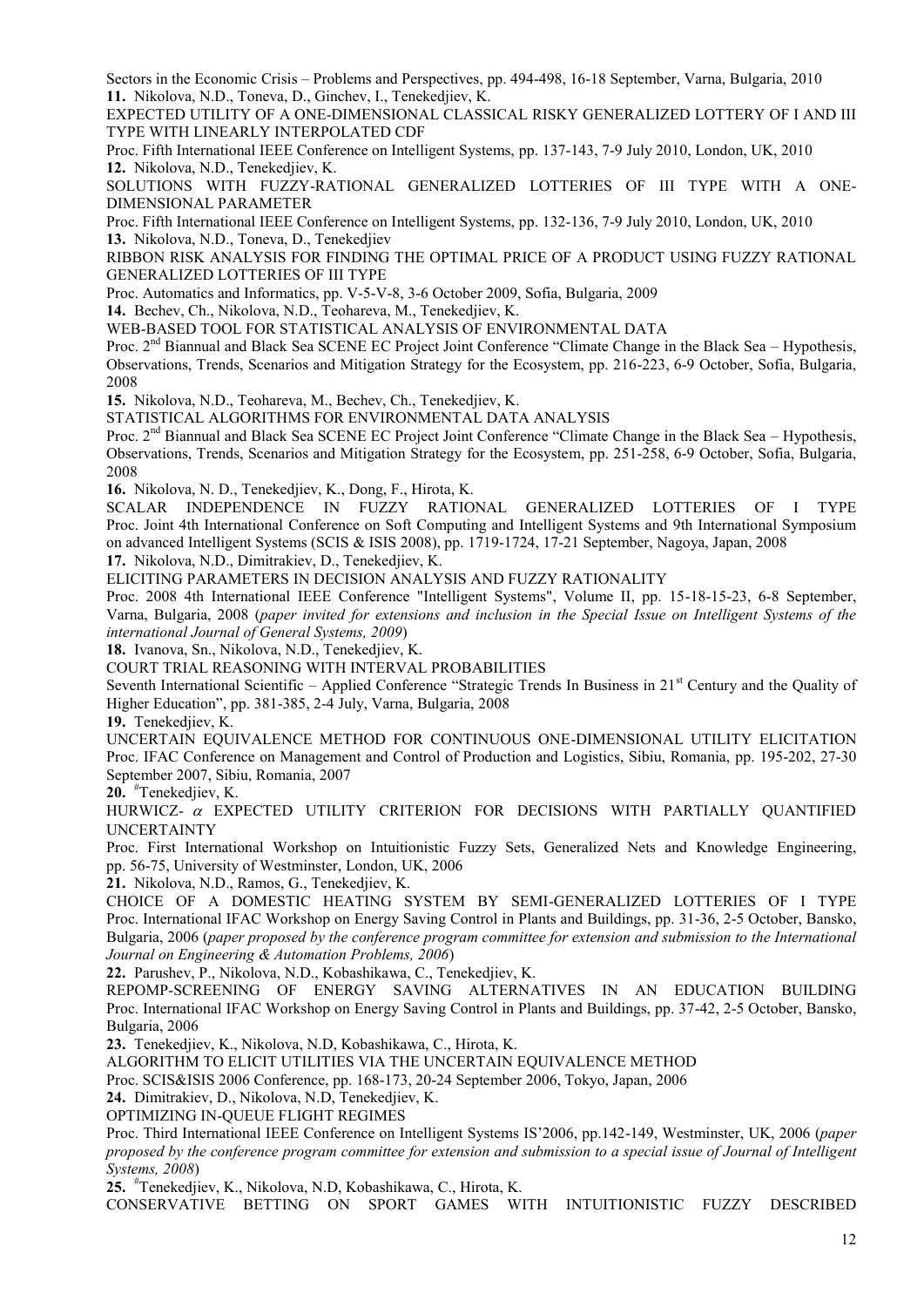UNCERTAINTY Proc. Third International IEEE Conference on Intelligent Systems IS'2006, pp.747-754, Westminster, UK, 2006 (*paper proposed by the conference program committee for extension and inclusion in Chountas, P., Petrounias, I., Kacprzyk, J. (Eds.) Intelligent Techniques and Tools for Novel System Architecture, Series: Studies in Computational Intelligence, Volume 109, 2008*) **26.** Nikolova, N.D., Dimitrakiev, D., Tenekedjiev, K. STRUCTURE AND OPTIMIZATION OF A UNIVERSAL SCHEME TO BET ON THE RESULTS OF SPORT COMPETITIONS USING GENERALIZED LOTTERIES OF II TYPE Proc. Second International Congress on Mechanical and Electrical Engineering and Marine Industry MEEMI'2005, Volume III, pp. 79-88, 7-9 October, Varna, Bulgaria, 2005 **27.** \*Kolev, K., Varadi, B., Tenekedjiev, K., Longstaff, C., Machovich, R. FIBRINOLYSIS IN PHOSPHOLIPID ENVIRONMENT: MODULATION THROUGH RELEASE OF FATTY ACIDS The FEBS Journal, Volume 272, Supplement 1, pp. 404, Budapest, Hungary, 2005 **28.** Tenekedjiev, K., Makedonska, D., Nikolova, N.D. PROCEDURE FOR PROBABILITY EXTRACTION OF INFLUENTIAL OBSERVER International Conference "Automatics and Informatics '04", pp. 207-210, Sofia, Bulgaria, 2004 **29.** Dimitrakiev, D., Nikolova, N.D., Tenekedjiev, K. MODEL OF A MEASURING SYSTEM FOR STATION-KEEPING IN AIR-TRAFFIC International IFAC Workshop "Automatic Systems for Building the Infrastructure in Developing Countries" – DECOM- TT 2004, pp. 107-112, Bansko, Bulgaria, 2004 **30.** Tenekedjiev, K., Nikolova, N.D., Dimitrakiev, D. QUANTILE-APPROXIMATED DISTRIBUTION TOOLBOX FOR TECHNICAL DIAGNOSTICS AND RELIABILITY APPLICATIONS Annual Proceeding of Technical University in Varna, pp. 233-244, Varna, Bulgaria, 2004 **31.** Tenekedjiev, K., Nikolova, N.D. REORGANIZING THE JURISDICTION OF DEMOCRATIC COUNTRIES Annual Proceeding of Technical University in Varna, pp. 245-249, Varna, Bulgaria, 2004 **32.** Dimitrakiev, D., Nikolova, N.D., Tenekedjiev, K. INTERACTING WITH G.A.M.E. THROUGH A MATLAB FUNCTION International Seminar on Contemporary Mission of Technical Universities in the Development of Innovative Territories, pp.52-56, 26 June – 3 July, Varna, Bulgaria, 2004 **33.** Nikolova, N.D., Makedonska, D., Tenekedjiev, K. DECISION CONTEXT IN THE DEFINITION OF AN OPTIMAL SET OF SPARE PARTS Proc. Scientific Conference with International Participation "Manufacturing and Management in the 21<sup>st</sup> Century", pp. 239-242, 16-17 September, Ohrid, Macedonia, 2004 **34.** Dimitrakiev, D., Nikolova, N.D., Tenekedjiev, K. BENEFITS OF USING SIMULATION SYSTEMS TO TEST IN-QUEUE FLIGHT PERFORMANCE Proc. Scientific Conference with International Participation "Manufacturing and Management in the  $21<sup>st</sup>$  Century", pp. 372-377, 16-17 September, Ohrid, Macedonia, 2004 **35.** Tenekedjiev, K., Nikolova, N.D., Dimitrakiev, D. ANALYTICAL UTILITY FUNCTION OVER ONE-DIMENSIONAL CONTINUOUS SET WITH INCREASING **PREFERENCES** Proc. Fifth International Scientific-Applied Conference on Contemporary Problems in Company Management Theory and Practice, pp. 246-251, Varna, Bulgaria, 2004 **36.** #Nikolova, N.D., Dimitrakiev, D., Tenekedjiev, K.

FUZZY RATIONALITY IN THE ELICITATION OF SUBJECTIVE PROBABILITIES

Proc. Second International IEEE Conference on Intelligent Systems IS'2004, pp. 27-31, June, Varna, Bulgaria, 2004 (*paper proposed by the conference program committee for extension and submission to the Journal of Advanced Computational Intelligence and Intelligent Informatics, 2005*)

**37.** #Nikolova, N.D., Dimitrakiev, D., Tenekedjiev, K.

FUZZY RATIONALITY IN THE ELICITATION OF SUBJECTIVE QUANTILES

Proc. Second International IEEE Conference on Intelligent Systems IS'2004, Volume III, pp. 32-34, June, Varna, Bulgaria, 2004 (*paper proposed by the conference program committee for extension and submission to the Journal of Advanced Computational Intelligence and Intelligent Informatics, 2005*)

**38.** #Tenekedjiev, K., Nikolova, N.D., Dimitrakiev, D.

APPLICATION OF THE TRIPLE BISECTION METHOD FOR EXTRACTION OF SUBJECTIVE UTILITY IN- FORMATION

Proc. Second International Conference "Management and Engineering'2004", Volume 2(70), pp. 115-117, October, Sofia, Bulgaria, 2004

**39.** #Tenekedjiev, K.

AN EXACT PROOF OF THE THEOREM FOR EXISTENCE AND UNIQUENESS OF SUBJECTIVE PROB- ABILITIES UNDER MODIFIED AXIOMATIC BASE

Proc. First International Congress on Mechanical and Electrical Engineering and Technology and Fourth International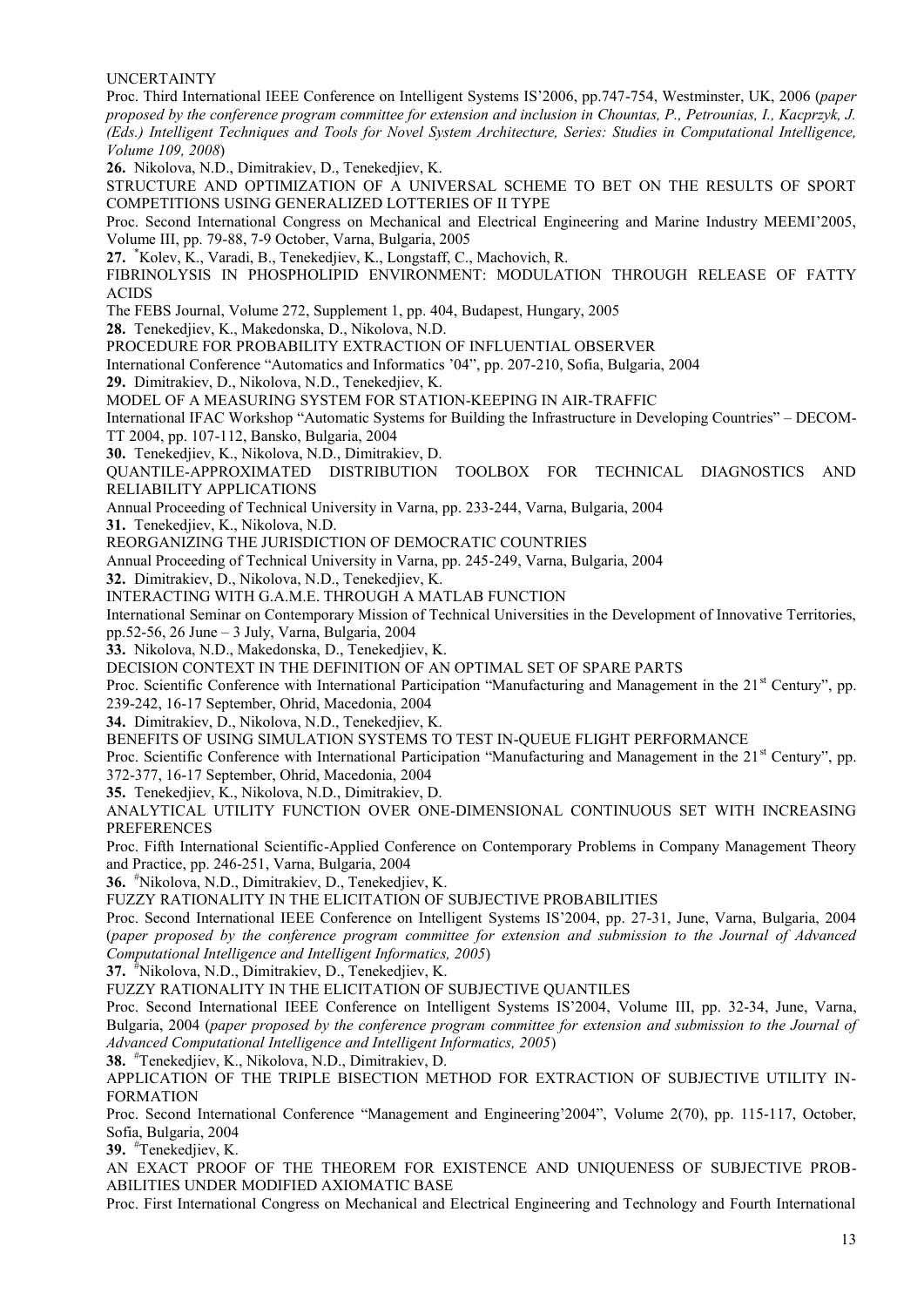Conference on Marine Industry MEET/MARIND'2002, Volume VII, pp. 31-46, October, Varna, Bulgaria, 2002 **40.** #Tenekedjiev, K., Karakatsanis, N.

GENERATION OF MULTIVARIATE NORMALLY DISTRIBUTED DATA WITH DOUBLE DECORRELATION **PROCEDURE** 

Proc. Fifth International Conference on Adaptive Computing in Design and Manufacture ACDM'2002, pp. 17-25, Exeter, UK, 2002

**41.** Tenekedjiev, K., Nikolova, N.D., Dimitrakiev, D.

SURVEY AND CLASSIFICATION OF THE PSYCHOLOGICAL BIASES IN THE SUBJECTIVE PROBABILITY QUANTIFICATION

Proc. First International Congress on Mechanical and Electrical Engineering and Technology and Fourth International Conference on Marine Industry MEET/MARIND'2002, Volume V, pp. 183-196, Varna, Bulgaria, 2002

**42.** #Nikolova, N.D., Dimitrakiev, D., Tenekedjiev, K.

DEFINING THE OPTIMUM PRICE OF A GOOD USING A DECISION SUPPORT AND RISK ANALYSIS SYS- TEM TOOL

Proc. First International Congress on Mechanical and Electrical Engineering and Technology and Fourth International Conference on Marine Industry MEET/MARIND'2002, Volume V, pp. 197-205, Varna, Bulgaria, 2002

**43.** Tenekedjiev, K., Makedonska, D., Dimitrakiev, D.

EXTRACTION OF DEPENDENT ON THE IDENTIFICATION SUBJECTIVE PROBABILITIES USING GENER- ALIZED LOTTERIES OF SECOND TYPE

Proc. International Scientific-practical Conference on Corporative Education for New Economy: Problems and Way of Solving, pp. 40-41, Perm, Russia, 2002

**44.** #Tenekedjiev, K., Nikolova, N.D., Naumov, V.

APPLICATION OF RISK ANALYSIS IN SHIP INVESTMENT DECISIONS

Proc. Third International Conference on Marine Industry MARIND'2001, Volume I, pp. 39-48, Varna, Bulgaria, 2001 **45.** Nikolova, N.I., Tenekedjiev, K.

ANALYSIS OF THE CREDIT OBLIGATIONS OF VARNA SHIPYARD PLC

Proc. Third International Conference on Marine Industry MARIND'2001, Volume II, pp. 41-48, Varna, Bulgaria, 2001 **46.** Krushev, A., Tenekedjiev, K.

ORGANIZATION OF THE NAVIGATION INFORMATION UTILIZATION

Proc. Third International Conference on Marine Industry MARIND'2001, Volume II, pp. 169-172, Varna, Bulgaria, 2001

**47.** Toneva, D., Tenekedjiev, K., Kunev, G.

HYDROGEN SULFIDE LAYER IN BLACK SEA, VALIDITY OF THE PROJECTS FOR DEEP WATER WASTES DISPOSAL IN BLACK SEA

Proc. Third International Conference on Marine Industry MARIND'2001, Volume II, pp. 281-284, Varna, Bulgaria, 2001

**48.** Naumov, V., Tenekedjiev, K., Kunev, G., Nedev, A.

APPLICATION OF INFRA RED THERMOGRAPHY IN MARINE ECOLOGY

Proc. Third International Conference on Marine Industry MARIND'2001, Volume II, pp. 289-296, Varna, Bulgaria, 2001

**49.** Kunev, G., Naumov, V., Tenekedjiev, K., Nedev, A.

THE NEED OF HOLISTIC APPROACH IN MARINE EDUCATION

Proc. Third International Conference on Marine Industry MARIND'2001, Volume III, pp. 209-214, Varna, Bulgaria, 2001

**50.** Tenekedjiev, K., Krushev, A., Popov, D., Nikolova, N.D.

DECISION THEORY AND RISK ANALYSIS APPLICATION IN GEOGRAPHICAL INFORMATION SYSTEMS Proc. Third International Conference on Marine Industry MARIND'2001, Volume III, pp. 265-270, Varna, Bulgaria, 2001

**51.** #Tenekedjiev, K., Karakatsanis, N., Bekiaris, A.

FICTITIOUS COVARIANCE MATRICES

Proc. Forth International Conference, Adaptive Computing in Design and Manufacture ACDM'2000, pp. 23-26, Ply mouth, UK, 2000

**52.** Mihova, J., Tenekedjiev, K.

COMPOUND LOTTERY MODEL FOR DECISION MAKING THE FUTURE STATE OF THE MAIN SHIP EN- **GINES** 

Proc. Ninth Congress of the International Maritime Association of Mediterranean IMAM'2000, Volume III, pp. 91-97, Ischia, Italy, 2000

**53.** Tenekedjiev, K., Mihova, J.

POLLUTION PROGNOSIS MODEL FOR THE BULGARIAN BLACK SEA

Proc. Ninth Congress of the International Maritime Association of Mediterranean IMAM'2000, Volume III, pp. 99-107, Ischia, Italy, 2000

**54.** Nedev, A., Tenekedjiev, K., Mihova, J.

SUBJECTIVE ASSESSMENT AND MANAGEMENT POLICY IN MARINE INDUSTRY

Proc. Second International Conference on Marine Industry MARIND'1998, Volume II, pp. 27-35, Varna, Bulgaria,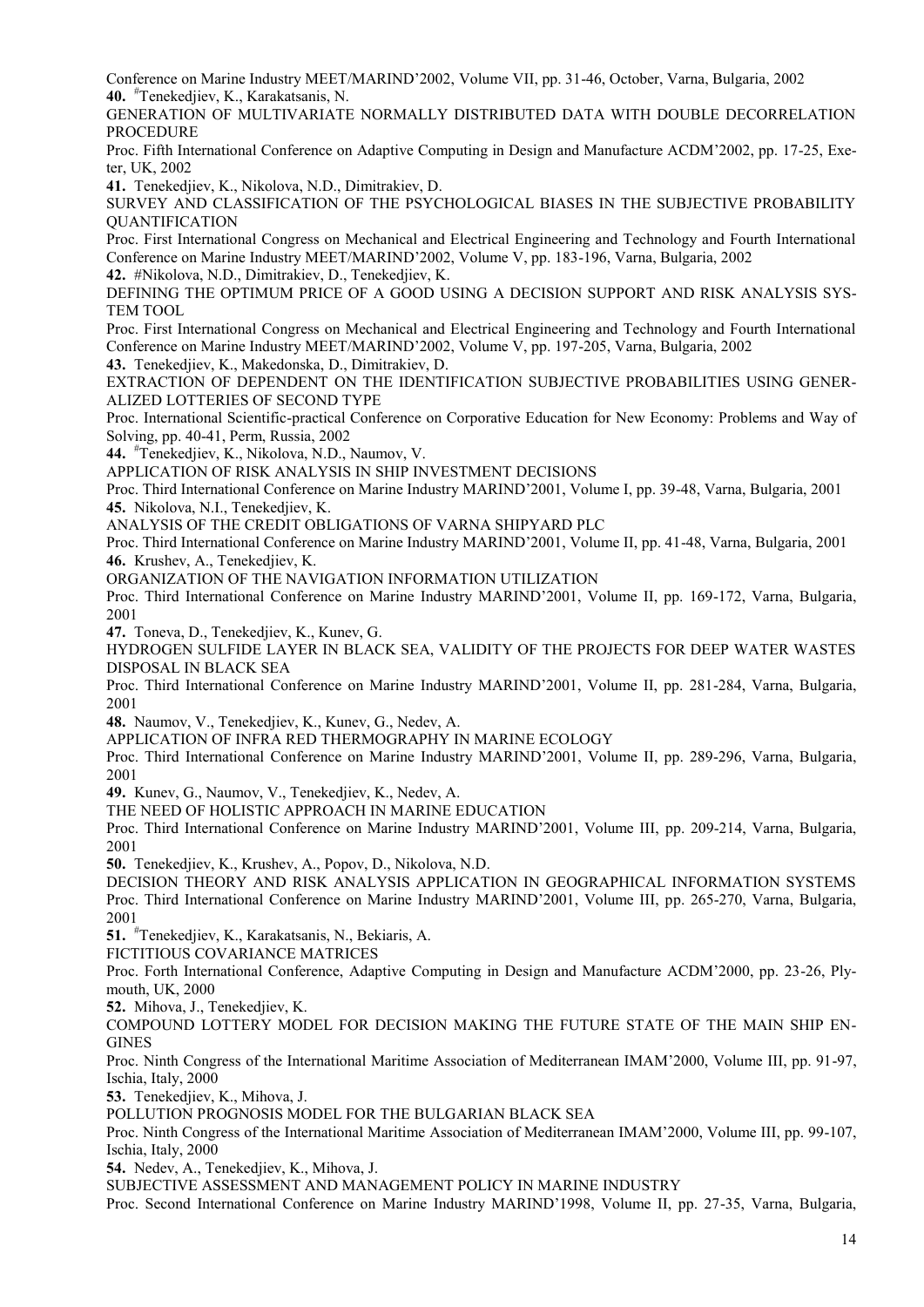1998

**55.** Pavlova, D., Tenekedjiev, K.

MACROECONOMIC ASPECT OF THE ACTIVITY OF NAVIGATION MARITIME BULGARIA

Proc. Second International Conference on Marine Industry MARIND'1998, Volume II, pp. 187-195, Varna, Bulgaria, 1998

**56.** Tenekedjiev, K., Mihova, J., Ahmed, S.

ON THE IMPROVEMENT OF TRAINING IN MANAGEMENT BY DECISION MAKING THEORY IMPLE- MENTATION

Proc. Second International Conference on Marine Industry MARIND'1998, Volume I, pp. 301-309, Varna, Bulgaria, 1998

**57.** Naumov, V., Tenekedjiev, K., Mihova, J.

SOME ASPECTS OF NEW INFORMATION TECHNOLOGIES IN MARINE INDUSTRY

Proc. Second International Conference on Marine Industry MARIND'1998, Volume I, pp. 271-277, Varna, Bulgaria, 1998

**58.** Tenekedjiev, K., Mihova, J., Naumov, V.

VISUALIZATION OF MULTIDIMENSIONAL OBJECTS, CHARACTERIZED BY CONTINUOUS FEATURES IN TECHNICAL DIAGNOSTICS OF MAIN SHIPS DIESEL ENGINES

Proc. Eighth Congress of the International Maritime Association of Mediterranean IMAM'1997, Volume III, pp. 15.4- 11-15.4-20, Istanbul, Turkey, 1997

**59.** Tenekedjiev, K., Naumov, V., Mihova, J., Panev, K.

MIP- CALCULATOR OF SHIP ENGINES FEATURE EXTRACTION

Proc. Eighth Congress of the International Maritime Association of Mediterranean IMAM'1997, Volume III, pp. 15.4-1- 15.4-10, Istanbul, Turkey, 1997

**60.** Tenekedjiev, K., Altev, L., Naumov, V.

MAIN SHIP ENGINES AND AUXILIARY POWER DEVICES TECHNICAL DIAGNOSTICS USING PSEUDO- DISCRETE FEATURES

Proc. First International Conference on Marine Industry MARIND'1996, Volume I, pp. 263-276, Varna, Bulgaria, 1996 **61.** Tenekedjiev, K., Rajkov, R., Naumov, V.

OPTIMUM SETS OF SPARE PARTS FOR PRACTICAL SHIPS MAINTENANCE PURPOSES

Proc. First International Conference on Marine Industry MARIND'1996, Volume II, pp. 329-338, Varna, Bulgaria, 1996 **62.** Nedev, A., Tenekedjiev, K., Mihailov, M.

A COMPUTER AIDED SYSTEM FOR CONTROLLING OF THE TECHNICAL MAINTENANCE OF THE FLEET Trans. Fifth International Congress on Marine Technology, pp. 76-78, Athens, Greece, 1990

**63.** Nedev, A., Mirchev, B., Tenekedjiev, K.

SYSTEM FOR ESTIMATION OF THE STATE AND PREDICTION OF THE OVERHAUL PERIOD Proc. Fourth International Symposium of Practical Design of Ships and Mobile Units PRADS'1989, Volume 4, pp. 157-1-157-8, Varna, Bulgaria, 1989

#### **I.D. Book reviews:**

**1.** Review of *Brown, R. "Rational Choice and Judgment - Decision Analysis for the Decider", John Wiley & Sons, Wiley Series in Systems Engineering and Management, Andrew P. Sage, Series Editor, 2005 (278 pages)* for the Autumn Bulletin 2005 of the European Association for Decision Making (EADM);

**2.** Review of *Weber, E.U., Baron, J., "Conflict and Tradeoffs in Decision Making", Cambridge Series on Judgment and Decision Making, Cambridge University Press, 2001 (384 pages)* for the Summer Bulletin 2005 of the European Association for Decision Making (EADM).

## *II. In German:*

#### **II.C. Papers in congresses and conferences:**

**1.** Nedev, A., Kucharzewski, H., Tenekedjiev, K., Farashev, A.

COMPUTER SYSTEM ZUR TECHNISCHEN BETRIEBSSTEUERUNG VON SCHIFFSMASCHI-NENANLAGEN Rostock's Marine Technology Symposium, Rostock, Germany, 1991

**2.** Busse, W., Kucharzewski, H., Nedev, A., Tenekedjiev, K.

EIN EXPERTEN SYSTEM FUR DIE DIAGNOSTIK VON SCHIFFSDIESELMOTOREN

Nineteenth International Symposium on the Processing of the Information in the Marine Technology, Warnemunde, pp. 85-90, Rostock, Germany, 1989

## *III. In Hungarian:*

#### **III.B. Papers in Journals:**

**1.** Kolev, K., Lerant, I., Tenekedjiev, K., Machovich, R.

NEUTROPHYL LEUCOCYTA ELASTAZ, PLAZMIN ES MINIPLAZMIN, FIBRINOTIKUS AKTIVIASANAK SZABALYOZASA PLAZMA - PROTEAZ INHIBITOROKKAL

Lege artis medinae, Volume 5, number 8, pp. 706-708, 1995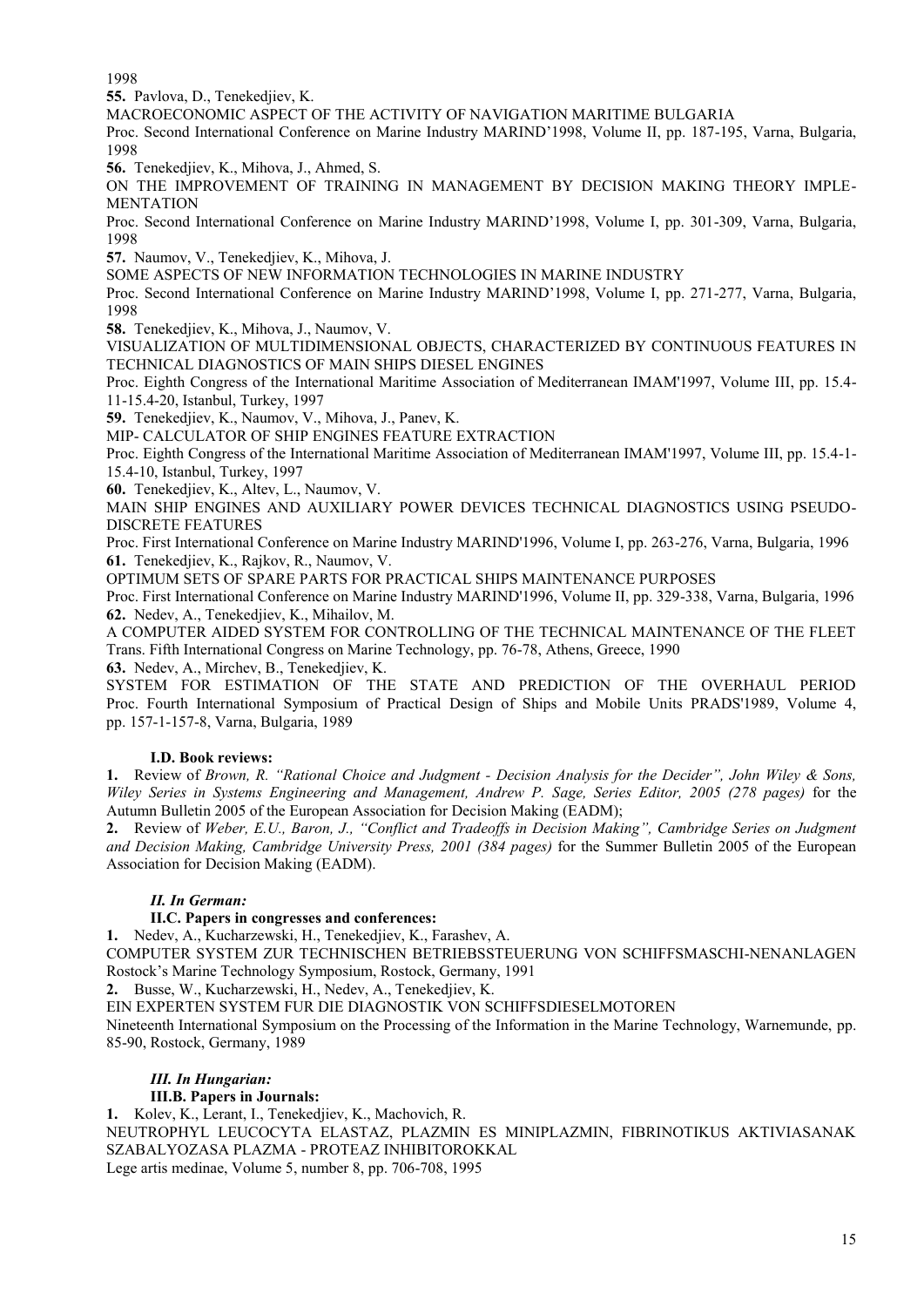#### *IV. In Russian:*

#### **IV.C. Papers in congresses and conferences:**

**1.** Kaloferov, Hr., Nikolova, N.D., Simeonov, V., Toneva, K., Tenekedjiev, K.

GLOBAL PROCESSES AND DETERMINED TENDENCIES OF SOCIAL PARTNERSHIP

Proc. International Scientific Conference "Establishment of civil society in Russia", Section "Social partnership as a factor of stable and safe development of the individual, the state, and the society", pp. 31-39, 15 October 2009, St. Petersburg, Russia, 2009

**2.** Kaloferov, Hr., Toneva, D., Nikolova, N.D., Simeonov, V., Toneva, K., Tenekedjiev, K.

PROBLEMS OF MODERN ORGANIZATIONAL STRUCTURES IN TRANSFORMED PRODUCTION AREAS AND CREATION OF VERTICALLY INTEGRATED COMPANIES

Proc. International Scientific Conference "Innovations in the Russian social movement: practices and problems", Section "Business, power and strategic partnership", pp. 154-162, 16 September 2009, Moscow, Russia, 2009

**3.** Gaskarov, D.V., Nedev, A., Tenekedjiev, K.

MODIFYING THE WORK ABILITY OF POLYPARAMETRICAL OBJECTS

Second National Conference on Diagnostics of machines and Equipment, and Non-destructive Methods for Control of Materials, Volume I – Diagnostics of Machines and Equipment, pp. 85-90, Varna, Bulgaria, 1990

**4.** Kovachev, L., Latishev, A., Tenekedjiev, K.

SEARCH FOR PERIODICAL REGIMES IN DISCREET MODELS OF NON-LINEAR MECHANICAL SYSTEMS Third Scientific Conference on Differential Equations and Their Implementation, pp. 195-198, Rouse, Bulgaria, 1985

#### *V. In Bulgarian:*

#### **V.A. Books and book chapters:**

**1.** Tenekedjiev, K..

ESSENCE, CONSISTENCY, FUZZINESS AND APPLICATION OF SUBJECTIVE PROBABILITY

Professors of the N. Vaptsarov Naval Academy and their academic lectures, 131<sup>st</sup> Anniversary of the N. Vaptsarov Naval Academy, Editorial House of the N. Vaptsarov Naval Academy, and the Alumni Association of N. Vaptsarov Naval Academy, pp. 105-115, Varna, Bulgaria, 2012

**2.** Popchev, I., Stoilov, T., Tenekedjiev, K., Stoilova, K., Nikolova, N.D., Ivanova, Z., Radeva, I., Trichkova, E., Stoyanov, B, Bechev, Ch., Polimenov, M., Djedjev, N., Jelev, V.

INVESTMENT ANALYSIS AND PORTFOLIO OPTIMIZATION: THEORY AND PRACTICE

MORE Editorial House, Varna, 2010

**3.** #Tenekedjiev, K., Nikolova, N.D.

DECISION MAKING – SUBJECTIVITY, REALITY AND FUZZY RATIONALITY

CIELA Soft and Publishing, Sofia, Bulgaria, 2007

**4.** Tenekedjiev, K.

QUANTITATIVE DECISION ANALYSIS: UTILITY THEORY AND SUBJECTIVE STATISTICS PhD Thesis Summary, Technical University-Varna, Bulgaria, 2004

**5.** #Tenekedjiev, K.

QUANTITATIVE DECISION ANALYSIS: UTILITY THEORY AND SUBJECTIVE STATISTICS

"Marin Drinov" Academic Publishing House, Sofia, Bulgaria, 2004

**6.** #Tenekedjiev, K., Nikolova, N.D., Dimitrakiev, D.

THEORY AND PRACTICE OF RISK DECISIONS

MARC Publications, Varna, Bulgaria, 2002

**7.** #Tenekedjiev, K., Nikolova, N.D., Dimitrakiev, D.

THEORY AND PRACTICE OF RISK ANALYSIS

Technical University- Varna, Bulgaria, 2002

**8.** Nedev, A., Dimov, V., Tenekedjiev, K.

AUTOMATIC REGULATION AND CONTROL

Technical University-Varna, Bulgaria, 1996

**9.** #Nedev, A., Tenekedjiev, K.

TECHNICAL DIAGNOSTICS AND PATTERN RECOGNITION

Technical University-Varna, Bulgaria, 1995

**10.** #Tenekedjiev, K.

TECHNICAL DIAGNOSTICS OF COMPLEX ENERGETIC OBJECTS USING STATISTICAL PATTERN REC- **OGNITION** 

PhD Thesis Summary, Technical University-Varna, Bulgaria, 1994

#### **V.B. Papers in Journals:**

**1.** Nikolova, N.D., Toneva-Zheynova, D., Tenekedjiev, K. CLASSIFICATION OF LOTTERIES IN QUANTITATIVE DECISION ANALYSIS Maritime Scientific Forum, Volume 4, "Electronics, electrotechniques and automation control. Informatics. Mathematics", pp. 200-210, V. Naptsarov Naval Academy, Varna, 2011 **2.** Nikolova, N.D., Armenski, I., Tenekedjiev, K. ESSENCE AND TASKS OF FUZZY-RATIONAL DECISION ANALYSIS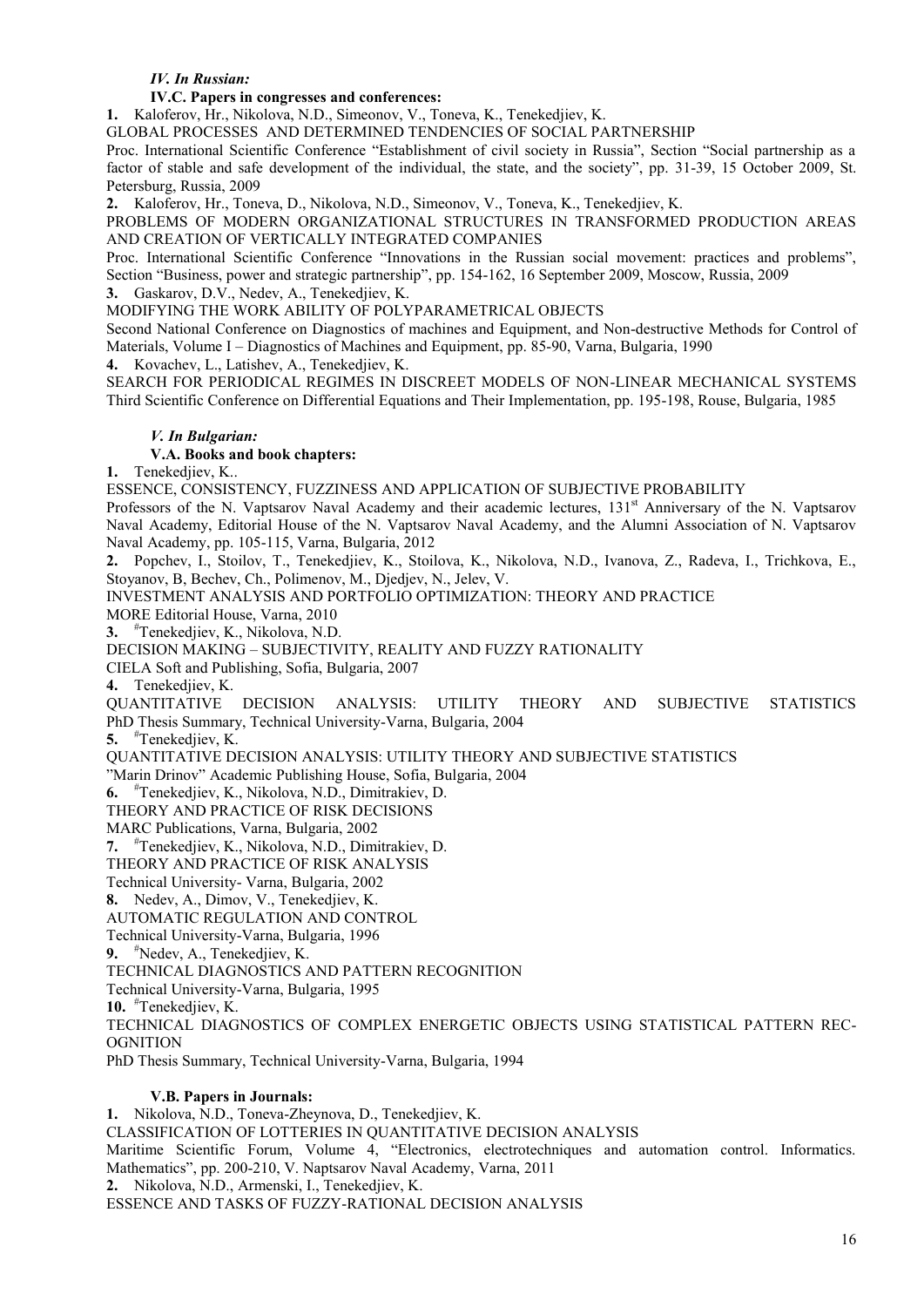Maritime Scientific Forum, Volume 4, "Electronics, electrotechniques and automation control. Informatics. Mathematics", pp. 189-199, V. Naptsarov Naval Academy, Varna, 2011

**3.** Tenekedjiev, K., Nikolova, N.D., Dimitrakiev, D.

ANALYTICAL ONE-DIMENSIONAL UTILITY – COMPARISON OF POWER AND ARCTG-APPROXIMATIONS Engineering Science, Volume 4, pp. 20-34, 2007

**4.** #Tenekedjiev, K.

DECISION PROBLEMS AND THEIR PLACE AMONGS OPERATIONAL RESEARCH

- Automatica and Informatics, year XXXVIII, No. 1, pp. 6-9, 2004
- **5.** Tenekedjiev, K., Nikolova, N.D., Atanasova, E.

MODIFICATIONS OF BOOTSTRAP SIMULATION, APPLICABLE IN MEDICAL AND BIOCHEMICAL RESEARCH

Health Economics and Management, Issue 2(12), pp. 33-38, 2004

**6.** #Tenekedjiev, K., Nikolova, N.D., Spasova, N.

ROLE OF THE MEDICAL STAFF IN THE QUANTITATIVE MEDICAL DECISIONS

Health Economics and Management, Issue 1(11), pp. 22-26, 2004

**7.** Tenekedjiev, K., Yanakieva, M., Nikolova, N.D., Teohareva, M.

MODELING INFLUENZA OUTBREAK WITH MEDICAL INTERVENTION IN A CLOSED POPULATION

Health Economics and Management, Issue 3(9), pp. 3-17, 2003

**8.** #Tenekedjiev, K., Nikolova, N.D., Spasova, N., Teohareva, M.

- TREATMENT CHOICE OF MYOMA UTERUS UTILIZING THE DECISION THEORY
- Health Economics and Management, Issue 2(8), pp. 30-37, 2003

**9.** Nedev, A., Tenekedjiev, K., Dimov, V., Naumov, V., Kanev, D., Panajotova, S.

FORMING AN OPTIMAL SET OF SPARE PARTS IN COMPLEX-AUTOMATED SHIPS

- Machine Building Technique and Technology, Volume 2, pp. 83-88, 2002
- **10.** #Sharaliev, N., Krushev, A., Tenekedjiev, K.
- RISK ANALYSIS FOR GENERAL CARGO SHIP EXPLOITATION
- Machine Mechanics, Volume 36, pp. 63-66, 2001
- **11.** Tenekedjiev, K., Mitkova, M., Karastatev, D.

LONG-TERM PROGNOSTIC MODEL FOR PATIENTS SUFFERING FROM ANGINA PECTORIS WITH HIGH PHYSICAL CAPACITY

Heart- Lung, Volume 3-4, pp. 130-136, 1999

**12.** Penkov, N., Tenekedjiev, K., Sirakova, V., Mihova, J.

RISK STRATIFICATION IN MEDICINE STABILIZED DISEASED FROM UNSTABLE ANGINA PECTORIS Heart- Lung, Volume 3-4, pp. 137-141, 1999

**13.** Tenekedjiev, K., Makedonska, D., Rajkov, R.

OPTIMUM PRICE FOR SPARE PART SET- SELECTION AND SENSITIVITY OF THE DECISION Electrical engineering and electronics, Volume 11-12, pp. 25-30, 1998

**14.** Tenekedjiev, K., Makedonska, D., Altev, L., Nedev, A.

TECHNICAL DIAGNOSTICS OF SYNTHESIS COMPRESSOR BY MIXED KIND OF FEATURES Machine-building, Volume 5-6, pp. 88-93, 1997

**15.** Tenekedjiev, K., Makedonska, D., Raikov, R.

GENERALIZED KETTLE'S ALGORITHM FOR SELECTING OPTIMAL SETS OF SPARE PARTS Machine-building, Volume 3-4, pp. 47-50, 1997

**16.** Tenekedjiev, K., Nedev, A.

WEIGHT CORRECTION OF DIAGNOSTIC FEATURES

Diagnostics and Nondestructive Control, Book 3, pp. 16-18, 1996

**17.** Tenekedjiev, K., Nedev, A.

CLASSIFICATION WITH DISCRETE AND PSEUDO-DISCRETE DIAGNOSTICAL FEATURES Diagnostics and Nondestructive Control, Book 3, pp. 19-23, 1996

**18.** Tenekedjiev, K., Diankov, St., Nedev, A.

BAYESIAN DIAGNOSTICS OF HEAD INJURY AND INTRACRANIAL HAEMATHOMAS

Diagnostics and Nondestructive Control, Book 3, pp. 43-47, 1996

**19.** Diankov, St., Tenekedjiev, K., Havezova, L., Kostova, S.

REHABILITATION AND POSTTRAUMATIC DAMAGES AND INSULTS OF THE MAIN BRAIN- CRITERIA FOR FUNCTIONAL INDEPENDENCE

Diagnostics and Nondestructive Control, Book 3, pp. 47-50, 1996

**20.** Nedev, A., Kovacheva, G., Tenekedjiev, K.

STATISTICAL AND NEURONE METHODS FOR DETECTING MALFUNCTIONS WITH A SELF-LEARNED CLASSIFICATOR

Diagnostics and Nondestructive Control, Book 3, pp. 50-54, 1996

**21.** Nedev, A., Naumov, V., Tenekedjiev, K.

FRACTALS AND PATTERN RECOGNITION

Diagnostics and Nondestructive Control, Book 3, pp. 55-58, 1996

**22.** #Nedev, A., Wild, V., Tenekedjiev, K., Naumov, V.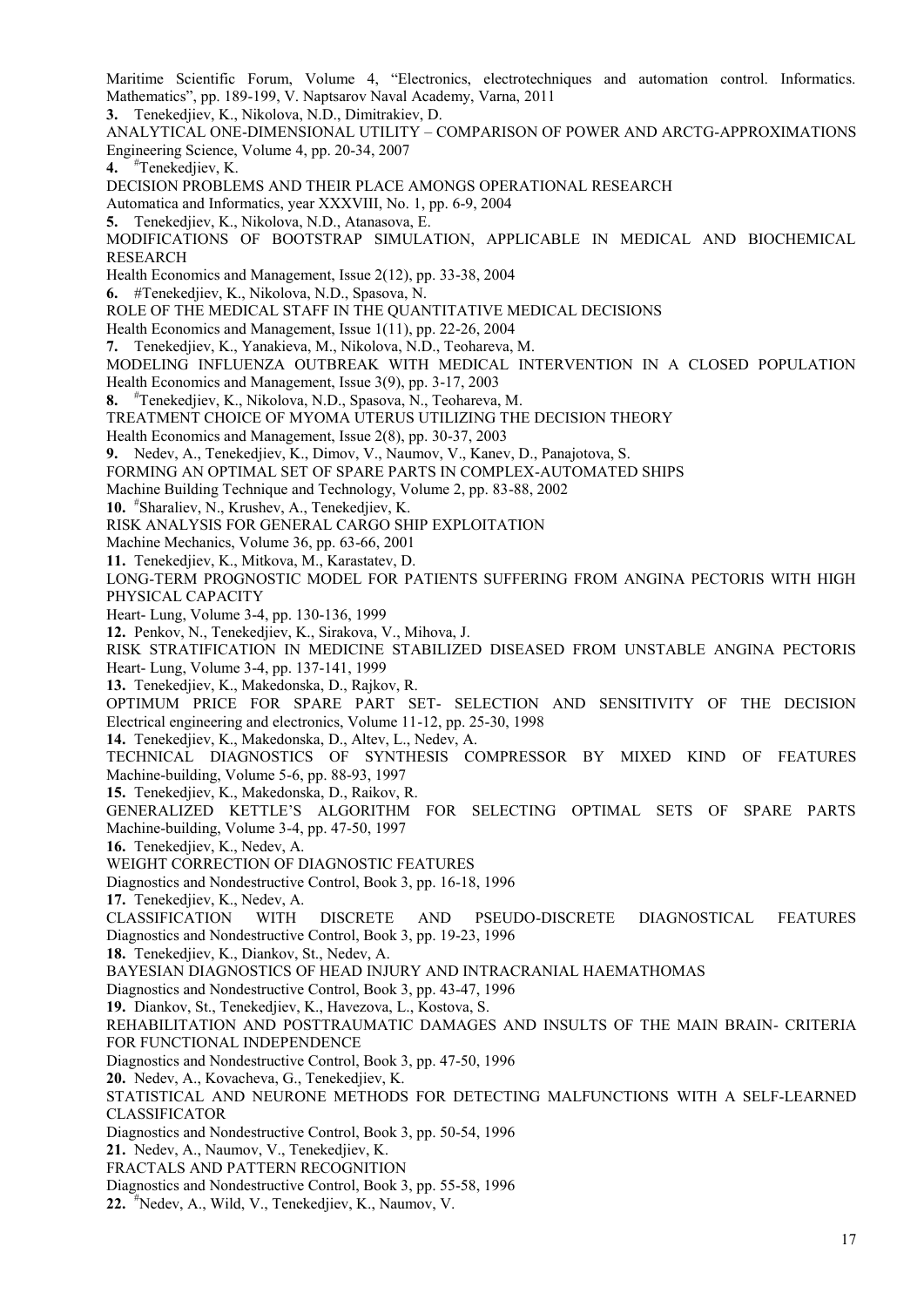PROCESSING OF THE THERMOGRAMS Machine mechanics, Volume 4, pp. 81-84, 1996 **23.** Naumov, V., Tenekedjiev, K. APPROACHES IN FRACTAL COMPRESSION OF IMAGES Machine mechanics, Volume 4, pp. 85-89, 1996 **24.** Tenekedjiev, K., Naumov, V., Nedev, A. FRACTAL IMPLEMENTATION IN THE TECHNICAL DIAGNOSTICS Machine mechanics, Volume 4, pp. 90-94, 1996 **25.** Tenekedjiev, K. COVARIANCE MATRICES OF FICTIOUS TYPE Machine mechanics, Volume 4, pp. 95-98, 1996 **26.** Tenekedjiev, K., Wild, V., Stoilova, S., Nedev, A. DIAGNOSTICS BY MINIMUM DISTANCE TO FLOATING SAMPLE Machine mechanics, Volume 4, pp. 99-103, 1996 **27.** #Tenekedjiev, K. INTERRELATION BETWEEN RELIABILITY AND TECHNICAL DIAGNOSTICS Machine mechanics, Volume 4, pp. 104-108, 1996 **28.** Nedev, A., Tenekedjiev, K., Milcheva, M., Velichkov, V. SYSTEM FOR EVALUATION OF THE RELIABILITY PARAMETERS Diagnosis and non-destructive control, Volume 2, pp. 36-38, 1993 **29.** Nedev, A., Tenekedjiev, K., Todorov, O. FORECASTING OF THE FUTURE STATE OF TECHNICAL SYSTEMS Diagnostics and non-destructive control, Volume 2, pp. 39-43, 1993 **30.** Tenekedjiev, K., Farashev, A. DOUBLE DECORRELATION PROCEDURE FOR GENERATION OF NORMALLY DISTRIBUTED VECTORS IN THE PROBLEMS OF VISUALIZATION IN TECHNICAL DIAGNOSTICS Diagnostics and non-destructive control, Volume 2, pp. 46-48, 1993 **31.** Tenekedjiev, K., Kukuzelov, D. ESTIMATION OF THE COEFFICIENTS OF CORRELATION BY TWO LEARNING DATA POINTS Diagnostics and non-destructive control, Volume 2, pp. 48-51, 1993 **32.** Nedev, A., Tenekedjiev, K. LEARNING AND RECOGNITION WITH BINARY, TERNARY AND CONTINUOUS FEATURES Diagnostics and non-destructive control, Volume 1, pp. 35-37, 1993 **33.** Nedev, A., Tenekedjiev, K, Farashev, A. SYSTEM FOR EVALUATION OF THE STATE AND FORECASTING OF THE RESIDUAL TIME RESOURCE OF A COMPRESSOR Diagnostics and non-destructive control, Volume 1, pp. 37-40, 1993 **34.** Nedev, A., Tenekedjiev, K. ALGORITHMS FOR DIAGNOSTICS OF MACHINES Electrical industry and appliance production, Volume 5, pp. 2-5, 1990 **35.** #Nedev, A., Tenekedjiev, K., Kazakov, G., Slavov, N. SYSTEM FOR DIAGNOSTICS OF THE ROTATIONAL MACHINES IN CHEMICAL INDUSTRY Electrical industry and appliance production, Volume 5, pp. 22-24, 1990 **V.C. Papers in congresses and conferences: 1.** Nikolova, N.D., Kirilova, E., Georgieva, Ts., Daskalov, P., Tenekedjiev, K. LABVIEW BASED VIRTUAL INSTRUMENT FOR RECOGNITION OF FUSARIUM MONILIFORME DAMAGED CORN SEEDS BY COLOR IMAGE ANALYSIS Proc. International Conference "Food Science, Engineering, and Technologies 2013", 18-19 October, Plovdiv, Bulgaria, pp. 69-74, 2013 **2.** Nikolova, N.D., Toneva, D., Stoyanov, B., Tenekedjiev, K. SUBJECTIVE ESTIMATION OF CORRELATION COEFFICIENTS Proceedings of the University of Rousse, Volume 49, Series5.1, pp. 143-148, Rousse, Bulgaria, 2010 **3.** Nikolova, N. D., Stoyanov, B. D., Tenekedjiev, K.

EXPERT ESTIMATE OF THE CORRELATION COEFFICIENTS OF A MULTIDIMENSIONAL NORMAL DISTRIBUTION WITH CONDITIONAL QUANTILES`

Proc. International Conference "Automatics and Informatics'2010", pp. II-403-II-406, 3-7 October 2010, Sofia, Bulgaria, 2010

**4.** Teohareva, M., Moncheva, S., Doncheva, W., Tenekedjiev, K.

ECO-ECONOMICAL PROBLEMS ON THE RIVER PROVADIJSKA VALLEY

Proc. Third Scientific-Practical Conference on Techno-economical Prognoses and Analyses TEPA'2002, pp. 349-356, Varna, Bulgaria, 2002

**5.** Tenekedjiev, K., Dimitrakiev, D., Nikolova, N.D.

LOWERING THE HARMFULL EFFECT OF CORRUPTION WITH THE HELP OF THE DECISION THEORY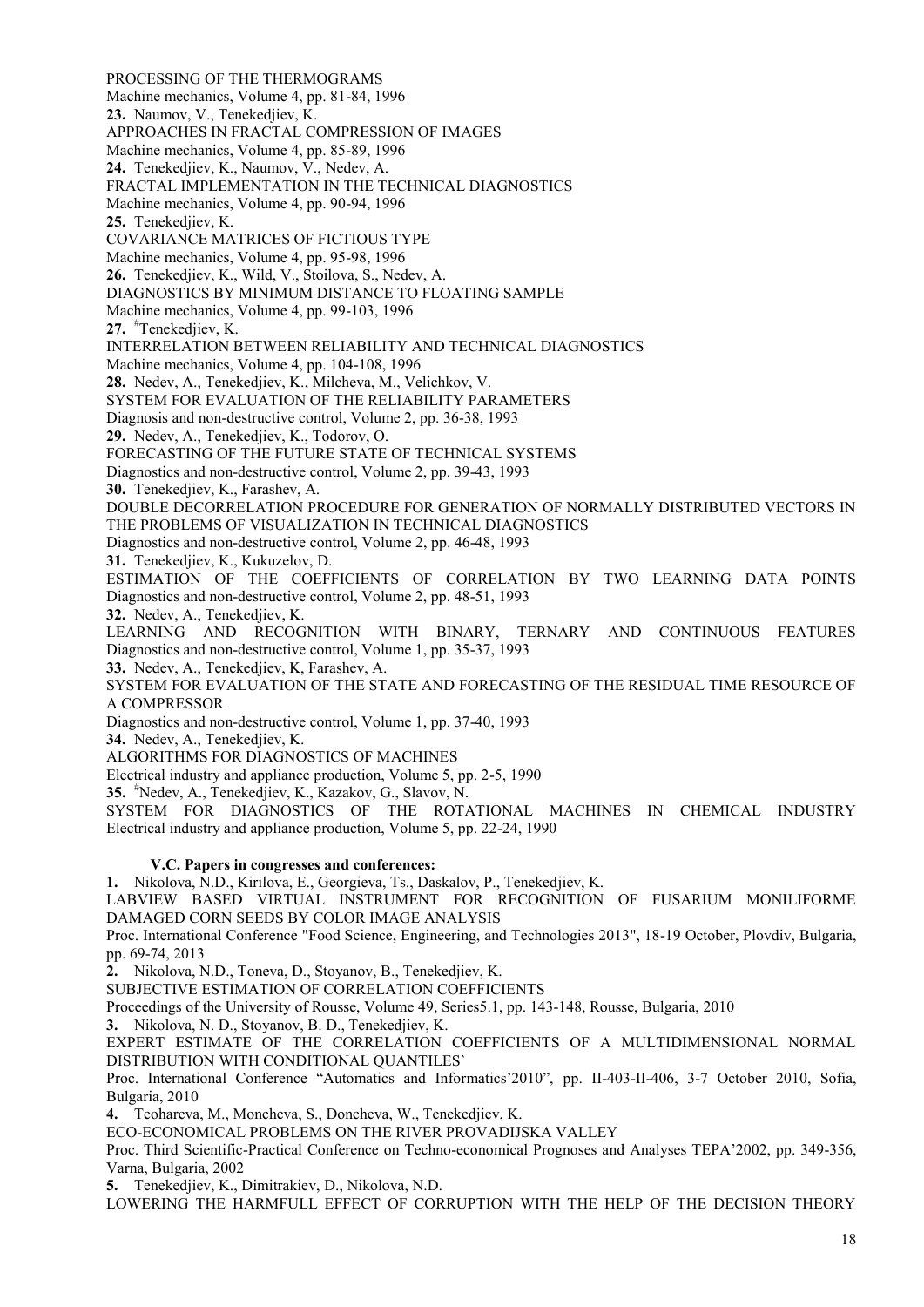Proc. Fourth International Scientific-practical Conference on Modern Problems of the Theory and Practice of Organi zation Management, pp. 240-245, Varna, Bulgaria, 2002

**6.** Toneva, D., Tenekedjiev, K., Kunev, G.

POLLUTION OF THE ATMOSPHERE FROM ENERGETICS. WAYS TO LOWER THE HARMFUL EFFECT. TWISTED ISOLATED CONDUCTORS

First Scientific Conference for Students and Tutors "Globalization and the World", Varna Free University "Chernorizec Hrabar", Bulgarian-Russian Center for Interdisciplinary Research and Education, pp. 116-121, Dobrich, Bulgaria, 2001 **7.** Kunev, G., Tenekedjiev, K., Toneva, D.

GLOBALIZATION AND HOLISTIC APPROACH

First Scientific Conference for Students and Tutors "Globalization and the World", Varna Free University "Chernorizec Hrabar", Bulgarian-Russian Center for Interdisciplinary Research and Education, pp. 122-127, Dobrich, Bulgaria, 2001 **8.** Tenekedjiev, K., Spasova, N., Teohareva, M., Nikolova, N.D.

APPLICATION OF THE DECISION THEORY IN THE MODERN HEALTHCARE

Proc. First International Congress of Health Care, pp.  $12 \div 13$ , Sofia, Bulgaria, 2001

**9.** Kunev, G., Nedev, A., Tenekedjiev, K., Naumov, V., Varbanov, G., Arsenov, R.

HOLISTIC EDUCATION- SYSTEMATIC WAY OF THINKING BEYOND SYSTEMATIC SCIENCE Proc. Second International Conference on Techno- Economical Prognoses and Analyses TEPA'2000", pp. 136-141, Varna, Bulgaria, 2000

**10.** Todorova, S., Tenekedjiev, K.

STATIC AND DYNAMIC RISK ESTIMATION FOR THE HOSPITAL WORKERS

Proc. Second International Congress on Machine-building Technologies, pp. 87-92, Varna, Bulgaria, 1999

**11.** Havezova, L., Tenekedjiev, K., Jordanova, P., Dimov, M.

REHABILITATION AFTER HEAD INJURY AND STROKE: CRITERIA FOR FUNCTIONAL RECOVERING Proc. Fifth National Conference of Neurology and Decade of Brain, pp. 15-16, Plovdiv, Bulgaria, 1994

**12.** Nedev, A., Tenekedjiev, K., Cherkezov, D.

DIAGNOSTICS OF PISTON COMPRESSORS

Second National Conference on Diagnostics of machines and Equipment, and Non-destructive Methods for Control of Materials, Volume I – Diagnostics of Machines and Equipment, pp. 216-226, Varna, Bulgaria, 1990

**13.** Nedev, A., Tenekedjiev, K., Farashev, A., Kucharzewski, H.

FORMATION OF A KNOWLEDGE BASIS FOR SELF-LEARNING OF RECOGNITION ALGORITHMS Proc. Second National Conference on Diagnostics and Non-destructive Control, pp. 227-234, Varna, Bulgaria, 1990

**14.** Nedev, A., Tenekedjiev, K., Gaskarov, D.

LEARNING OF ALGORITHMS FOR RECOGNITION BY THE METHOD OF THE SMALL SAMPLE Second National Conference on Diagnostics of machines and Equipment, and Non-destructive Methods for Control of Materials, Volume I – Diagnostics of Machines and Equipment, pp. 235-244, Varna, Bulgaria, 1990 **15.** Nedev, A., Tenekedjiev, K., Diankov, S.

COMPUTER SYSTEM FOR DIAGNOSTICS OF HEAD INJURY TRAUMAS

Second National Conference on Diagnostics of machines and Equipment, and Non-destructive Methods for Control of Materials, Volume I – Diagnostics of Machines and Equipment, pp. 245-252, Varna, Bulgaria, 1990

**16.** Nedev, A., Tenekedjiev, K., Takov, T.

MODIFIED KETTLE'S ALGORITHM TO FORM AN OPTIMAL SET OF SPARE PARTS UNDER LIMITATIONS Second National Conference on Diagnostics of machines and Equipment, and Non-destructive Methods for Control of Materials, Volume I – Diagnostics of Machines and Equipment, pp. 253-260, Varna, Bulgaria, 1990

**17.** Nedev, A., Tenekedjiev, K.

LEARNING OF THE DIAGNOSTICAL SYSTEMS

Third Scientific Symposium Problems of Projecting Automatic Systems in the Continues Manufacturing, Elenite, pp. 12, Bulgaria, 1990

**18.** Nedialkova, M., Karastatev, D., Nedev, A., Tenekedjiev, K., Mitkova, M.

RECOGNITION VALUE OF SOME OF THE CYCLOERGOMETRIC FEATURES FOR ESTIMATION OF THE LONG TERM FORECAST OF THE FUNCTIONAL STATE ON PATIENTS SUFFERING FROM AN ACUTE ATTACK

Proc. Fourth National Conference of Cardiology, pp. 35-36, Sofia, Bulgaria, 1990

**19.** Atanasov, A., Shaluf, M., Tenekedjiev, K.

THE BEST FORM OF THE DIAGNOSTICAL ALGORITHM

Proc. Scientific Session of the High Naval School "N.J. Vapcarov" ' 1989, pp. 6, Varna, Bulgaria, 1989

**20.** Nedev, A., Tenekedjiev, K., Slavchev, E.

AUTOMATIC SYSTEM FOR DIAGNOSTICS OF THE TECHNICAL EQUIPMENT

Proc. Sixth National Congress of Theoretical and Applied Mechanics, pp. 218-223, Varna, Bulgaria, 1989

**21.** Nedev, A., Slavchev, E., Tenekedjiev, K., Mirchev, B.

SYSTEM FOR DIAGNOSTICAL MONITORING OF MAIN SHIP DIESEL ENGINES

Proc. Sixth National Congress of Theoretical and Applied Mechanics, pp. 224-229, Varna, Bulgaria, 1989 **22.** Nedev, A., Tenekedjiev, K., Lefterov, V.

SYSTEM FOR OPTIMAL PRESENTATION OF THE RESULTS IN TECHNICAL DIAGNOSTICS Proc. Forth National Congress of Theoretical and Applied Mechanics, pp. 229-234, Varna, Bulgaria, 1989